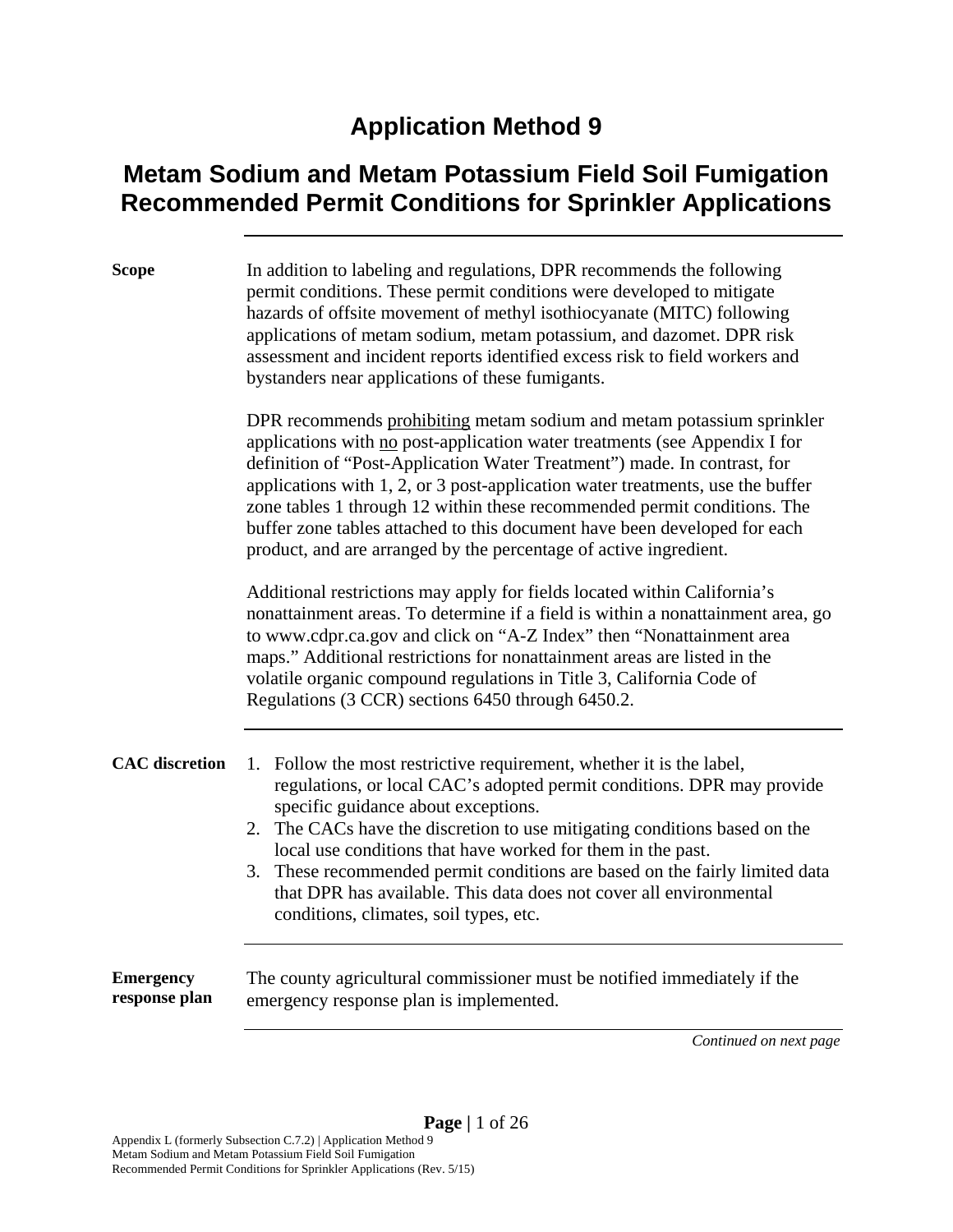**Continued** 

| <b>Restrictions</b><br>near Schools,<br>Day care<br>centers, and<br><b>Preschools</b> | All applications are prohibited $\frac{1}{2}$ mile or less from the perimeter of a<br>1.<br>school property (see Appendix I for definition of "School") unless the<br>school is not scheduled to be in session during both the application and<br>the 36-hour period following the end of the application.<br>For applications made greater than $\frac{1}{2}$ mile up to 1 mile from the perimeter<br>2.<br>of a school property unless the school is not scheduled to be in session<br>during both the application and the 36-hour period following the end of<br>application, several restrictions apply including:<br>A minimum of three post-application water treatments, unless it meets<br>the requirements of CAC discretion detailed under "Post-Application"<br>Water Requirements" later in these permit conditions;<br>field monitoring every hour for 12 hours following application; and<br>applications that comply with the "Application Method<br>Requirements" and "Emergency Response Measures: Offsite<br>Movement Suppression Requirements" as described below. |
|---------------------------------------------------------------------------------------|---------------------------------------------------------------------------------------------------------------------------------------------------------------------------------------------------------------------------------------------------------------------------------------------------------------------------------------------------------------------------------------------------------------------------------------------------------------------------------------------------------------------------------------------------------------------------------------------------------------------------------------------------------------------------------------------------------------------------------------------------------------------------------------------------------------------------------------------------------------------------------------------------------------------------------------------------------------------------------------------------------------------------------------------------------------------------------------|
| <b>Application</b><br>method<br>requirements                                          | Two types of sprinkler applications are allowed:<br>1. Daytime applications, and<br>2. 4 a.m. start nighttime applications.<br>The following requirements apply to all sprinkler applications of metam<br>sodium and metam potassium:<br>All application equipment must be inspected immediately prior to use<br>to assure it is in good working condition.<br>All irrigation equipment that will be used for post-application water<br>٠<br>treatments must be inspected and tested prior to beginning the<br>application to assure it is in good working condition.<br>The permittee or permittee's authorized representative, who is<br>knowledgeable of the irrigation system, must be present at the<br>treatment site during the application and must be trained as a pesticide<br>handler. Employees must be trained pesticide handlers.                                                                                                                                                                                                                                       |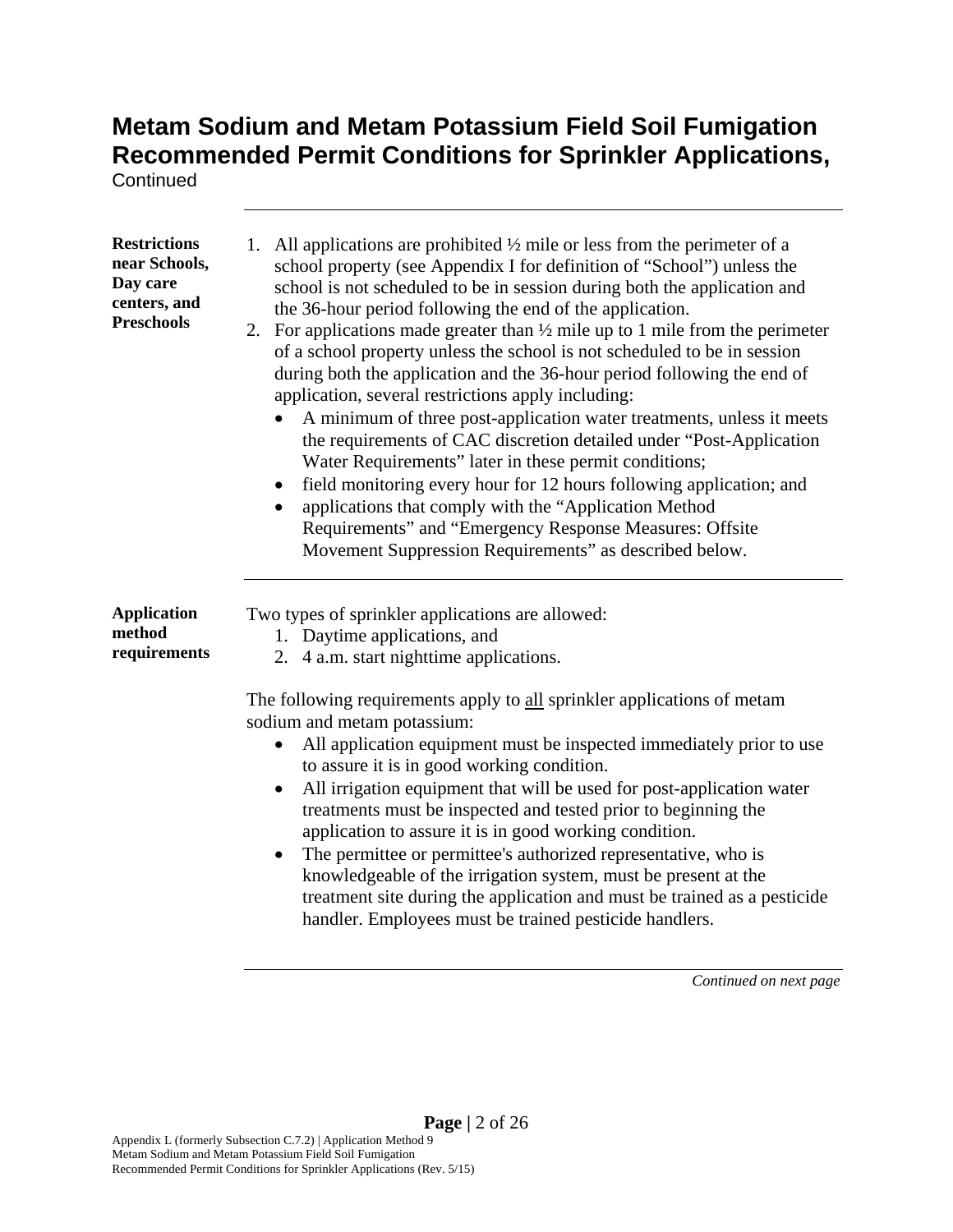**Continued** 

**Application method requirements**  (continued)

1. Daytime applications In addition to the requirements for all applications, for daytime applications the application block size cannot exceed 50 acres treated within 24 hours. Use Tables 1 and 2 to determine the maximum block size for daytime applications.

#### **Table 1. Maximum Size of Application Block Treated Within 24 Hours for Daytime Sprinkler Applications Near "Schools"**

| <b>Distance to Perimeter of Nearest</b><br><b>School* Property</b> | <b>Maximum Application Block Size</b> |
|--------------------------------------------------------------------|---------------------------------------|
| $\frac{1}{2}$ mile or less and school is                           | Application prohibited                |
| scheduled to be in session                                         |                                       |
| Greater than $\frac{1}{2}$ mile and up to 1                        | 25 acres                              |
| mile, and school is scheduled to be                                |                                       |
| in session                                                         |                                       |
| Greater than 1 mile, or school is not                              | 50 acres                              |
| scheduled to be in session during                                  |                                       |
| both the application and the 36-hour                               |                                       |
| period following the end of the                                    |                                       |
| application                                                        |                                       |

\*See Appendix I for definition of "School"

#### **Table 2. Maximum Size of Application Block Treated Within 24 Hours for Daytime Sprinkler Applications Near "Occupied Structures" or "Bystander Areas"**

| <b>Distance to Perimeter of Nearest</b><br><b>Occupied Structure or Bystander</b><br>Area* | <b>Maximum Application Block Size</b> |
|--------------------------------------------------------------------------------------------|---------------------------------------|
| $\frac{1}{4}$ mile or less                                                                 | 25 acres                              |
| Greater than $\frac{1}{4}$ mile                                                            | 50 acres                              |

\*See Appendix I for definitions of "Occupied Structure" and "Bystander Areas"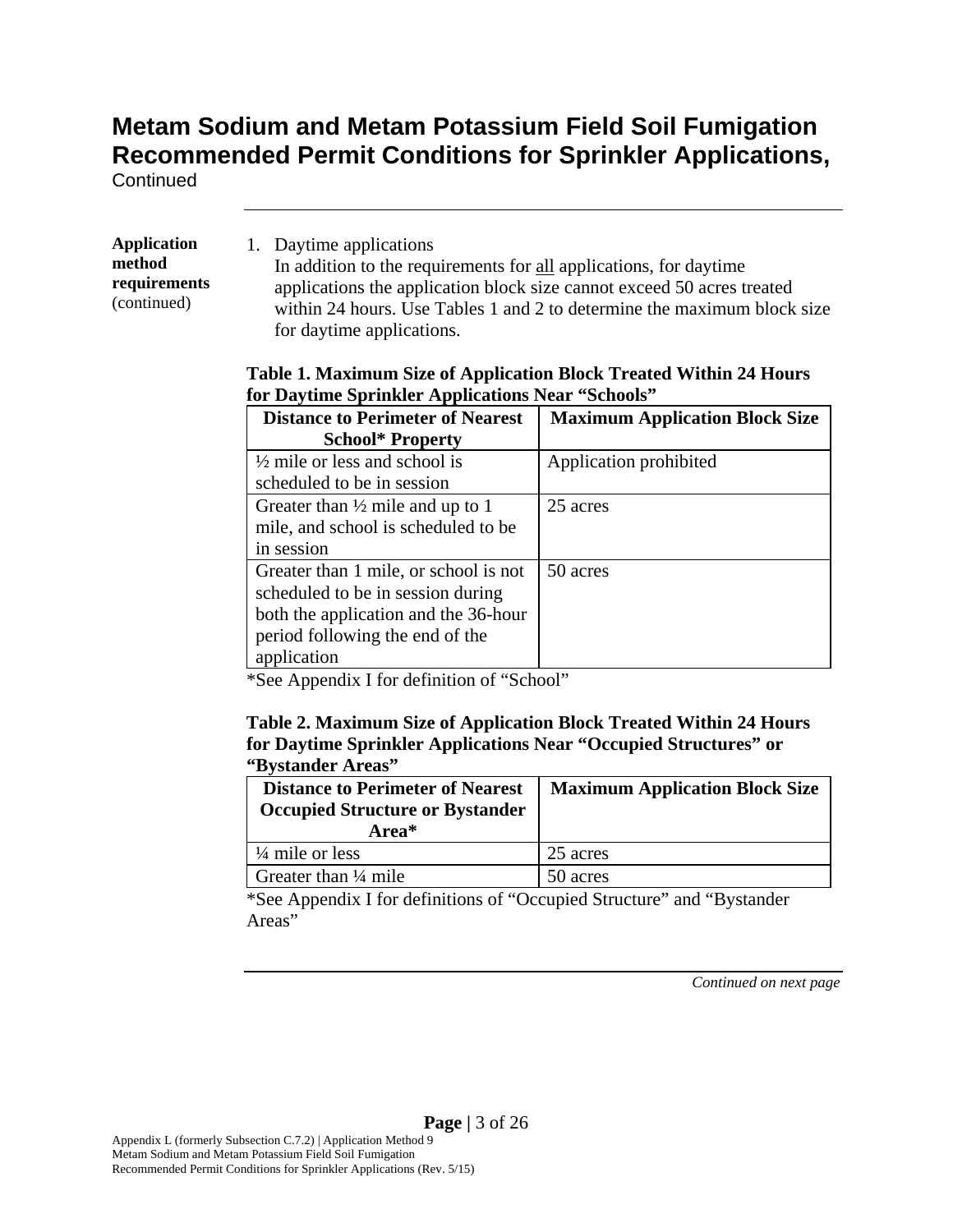**Continued** 

| <b>Application</b><br>method<br>requirements<br>(continued)                                     | 2. 4 a.m. start nighttime applications<br>In addition to the requirements for all applications, nighttime applications<br>must meet the following conditions:<br>Start no earlier than 4 a.m.<br>Application block size cannot exceed 25 acres treated within a<br>$\bullet$<br>24-hour period.<br>The metam sodium or metam potassium application must be metered<br>$\bullet$<br>evenly over a six-hour application period.<br>A minimum of two post-application water treatments must be applied.<br>This method is allowed year round. However, in the San Joaquin Valley, |
|-------------------------------------------------------------------------------------------------|--------------------------------------------------------------------------------------------------------------------------------------------------------------------------------------------------------------------------------------------------------------------------------------------------------------------------------------------------------------------------------------------------------------------------------------------------------------------------------------------------------------------------------------------------------------------------------|
|                                                                                                 | Southeast Desert, or Ventura ozone nonattainment areas between May 1<br>and October 31, 4 a.m. start applications must be made at the reduced                                                                                                                                                                                                                                                                                                                                                                                                                                  |
|                                                                                                 | rates listed below:                                                                                                                                                                                                                                                                                                                                                                                                                                                                                                                                                            |
|                                                                                                 | The metam sodium application rate must not exceed 260 pounds<br>i.<br>active ingredient per acre (lbs ai/A).                                                                                                                                                                                                                                                                                                                                                                                                                                                                   |
|                                                                                                 | The metam potassium application rate must not exceed 290 lbs<br>ii.<br>ai/A.                                                                                                                                                                                                                                                                                                                                                                                                                                                                                                   |
| <b>Offsite</b><br>movement<br>suppression<br>requirements:<br>emergency<br>response<br>measures | For all sprinkler applications, the certified applicator supervising the<br>application must verify that the operator of the property to be fumigated has<br>the capability to respond to offsite movement of MITC. The specific<br>capability required is shown in Tables 3 and 4. The supervising certified<br>applicator must document that capability in the Emergency Response Plan<br>located in the Fumigation Management Plan.                                                                                                                                         |
|                                                                                                 | Table 3. Required Capability to Suppress Offsite Movement Near<br>"Schools"                                                                                                                                                                                                                                                                                                                                                                                                                                                                                                    |
|                                                                                                 | <b>Distance to Perimeter of Nearest</b><br><b>Water Treatment Requirements</b><br>School* Property                                                                                                                                                                                                                                                                                                                                                                                                                                                                             |

| <b>Distance to Perimeter of Nearest</b>     | Water Treatment Requirements   |
|---------------------------------------------|--------------------------------|
| <b>School* Property</b>                     |                                |
| $\frac{1}{2}$ mile or less and school is    | Application prohibited         |
| scheduled to be in session                  |                                |
| Greater than $\frac{1}{2}$ mile and up to 1 | Irrigation equipment and water |
| mile, and school is scheduled to be         | available for 48 hours         |
| in session                                  | post-application               |
| *See Appendix I for definition of "School"  |                                |

See Appendix I for definition of "School"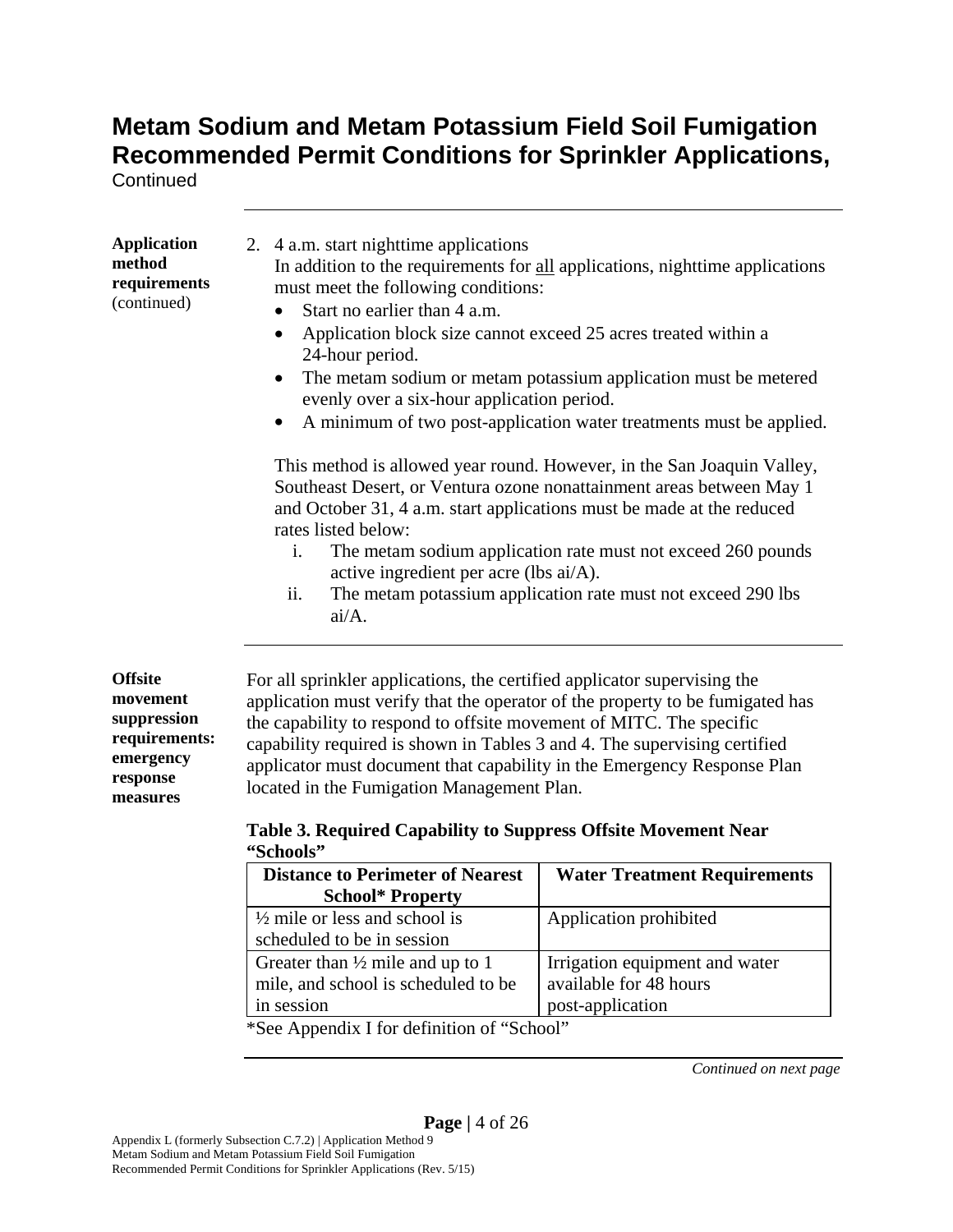**Continued** 

| Offsite       |
|---------------|
| movement      |
| suppression   |
| requirements: |
| emergency     |
| response      |
| measures      |
| (continued)   |
|               |

**Table 4. Required Capability to Suppress Offsite Movement Near "Occupied Structures" or "Bystander Areas"** 

| <b>Distance to Perimeter of Nearest</b><br><b>Occupied Structure or Bystander</b><br>Area* | <b>Water Treatment Requirements</b>                                          |
|--------------------------------------------------------------------------------------------|------------------------------------------------------------------------------|
| $\frac{1}{4}$ mile or less                                                                 | Irrigation equipment and water<br>available for 48 hours<br>post-application |
| Greater than $\frac{1}{4}$ mile up to 1 mile                                               | Irrigation equipment and water<br>available for 24 hours<br>post-application |
| Greater than 1 mile                                                                        | Exempt (not required)                                                        |

\*See Appendix I for definitions of "Occupied Structure" and "Bystander Area"

- 1. When planning to use water to suppress offsite movement, the certified applicator supervising the application must select, and document in the Emergency Response Plan located in the Fumigation Management Plan, a combination of water quantity, irrigation rate, and duration that meets all three of the following specifications:
	- $\bullet$  total quantity of 0.20–0.40 inches of water over the treatment site,
	- irrigation delivery rate of 0.15–0.25 inches per hour, and
	- irrigation duration of 2–3 hours.

The ranges of 0.20–0.40 inches of water and 0.15–0.25 inches per hour allow the CAC to determine the amount of water required based on local conditions such as soil type and moisture content, and air and soil temperature at the time of application.

- 2. Follow the application site monitoring requirements under "Application Site Monitoring Requirements" detailed later in these permit conditions.
- 3. Whenever offsite movement of MITC is detected, cease the application (if still underway) and initiate the Emergency Response Plan indicated in the Fumigation Management Plan.
- 4. The county agricultural commissioner must be notified immediately if the emergency response plan is implemented.
- 5. Obtain authorization from the CAC prior to restarting any application that has been ceased due to a response.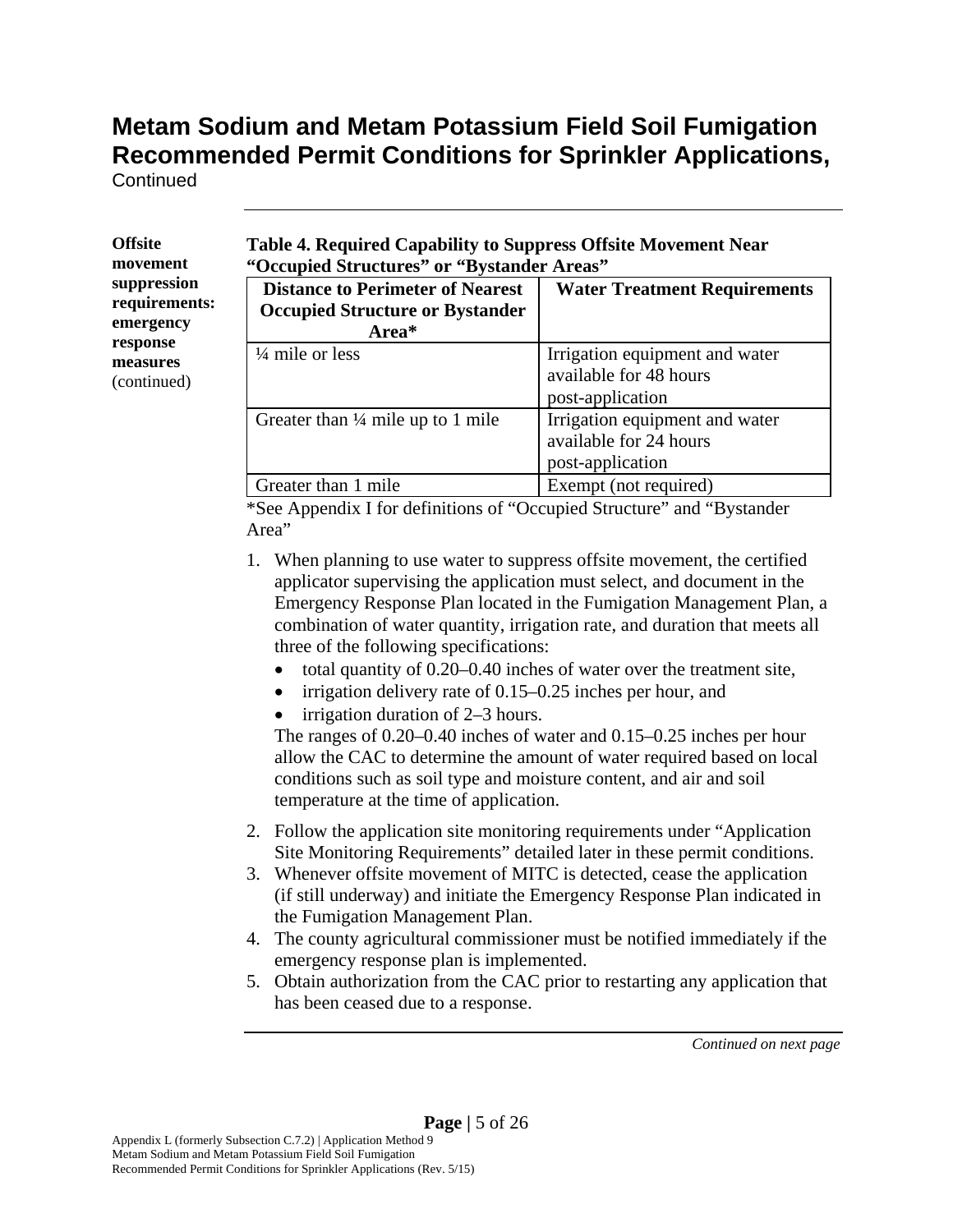**Continued** 

| Permit<br>application | Permit applications must include a map of all "occupied structures" and<br>"bystander areas" (see Appendix I for definitions of "Occupied Structure" and<br>"Bystander Area") within 1/2 mile of the fumigation site and all schools within<br>1 mile of the fumigation site.                                                                                                                                                                                                                                                                                                                                                                                                                                                                                                                                                                                                                                                                                                                                                                                                                                                                                                                                                                                                                                                                                                                                                                                                                                                |
|-----------------------|------------------------------------------------------------------------------------------------------------------------------------------------------------------------------------------------------------------------------------------------------------------------------------------------------------------------------------------------------------------------------------------------------------------------------------------------------------------------------------------------------------------------------------------------------------------------------------------------------------------------------------------------------------------------------------------------------------------------------------------------------------------------------------------------------------------------------------------------------------------------------------------------------------------------------------------------------------------------------------------------------------------------------------------------------------------------------------------------------------------------------------------------------------------------------------------------------------------------------------------------------------------------------------------------------------------------------------------------------------------------------------------------------------------------------------------------------------------------------------------------------------------------------|
| Notice of intent      | 1. The Notice of Intent (NOI) is required to be submitted at least 48 hours<br>prior to the start of fumigation.<br>In addition to information required in 3 CCR section 6434(b), the<br>2.<br>following information must be submitted with the NOI:<br>The number of application blocks to be treated and acreage of each<br>٠<br>application block.<br>The time (within a 12-hour window) that each application is scheduled<br>to commence. If the application fails to commence within the 12-hour<br>window, a new NOI is required, but another 48-hour waiting period<br>would not be needed unless required by the CAC.<br>The method of post-application treatment to be used to suppress<br>offsite movement, including number of post-application water<br>treatments, if applicable.<br>The buffer zone size and buffer zone duration if longer than required<br>by the label.<br>The certified applicator's 24-hour contact telephone number.<br>$\bullet$<br>Written agreement(s) required by labeling to allow the buffer zone to<br>extend onto any areas not under the control of the owner of<br>application block, if applicable. (Attach these agreements to the<br>Fumigation Management Plan.)<br>Proof that sufficient water is available for application, post-application<br>$\bullet$<br>water treatment, and offsite movement suppression requirements.<br>(Also attach to Fumigation Management Plan.)<br>Include the map required for the Fumigation Management Plan in the<br>$\bullet$<br>NOI. |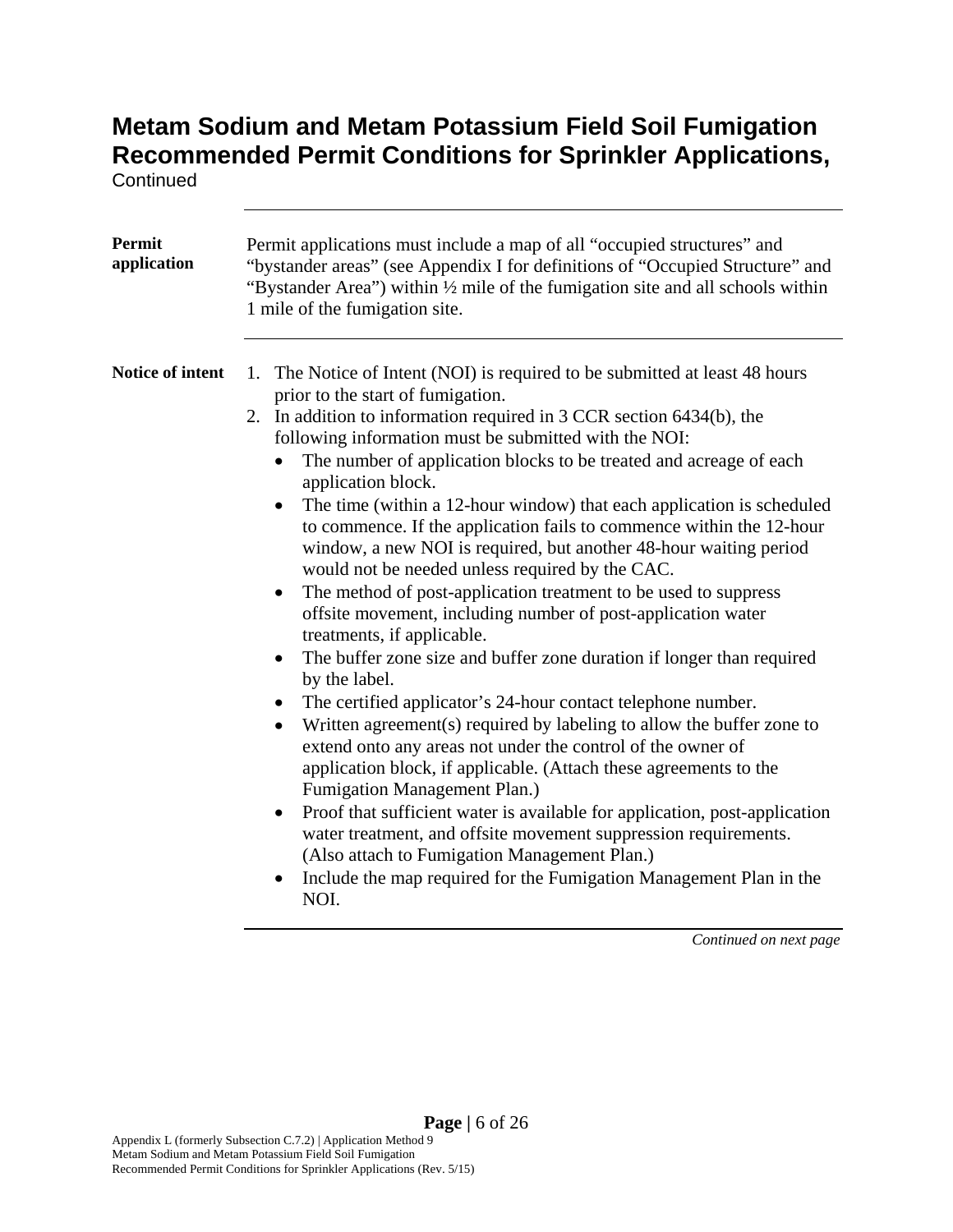**Continued** 

| <b>Application</b><br>timing                          | 1. Daytime sprinkler applications of metam sodium and metam potassium<br>must start no earlier than 1 hour after sunrise and must be completed in<br>time to allow post-application water treatments to begin no later than 1<br>hour before sunset.<br>4 a.m. start nighttime applications of metam sodium and metam potassium<br>2.<br>must start no earlier than 4 a.m. and must be completed in time to allow<br>post-application water treatments to begin no earlier than 1 hour before<br>sunrise.                                        |
|-------------------------------------------------------|--------------------------------------------------------------------------------------------------------------------------------------------------------------------------------------------------------------------------------------------------------------------------------------------------------------------------------------------------------------------------------------------------------------------------------------------------------------------------------------------------------------------------------------------------|
| <b>Buffer zones</b>                                   | 1. Label buffer zone credits are not allowed.<br>2. Tables<br>• Use buffer zone tables 1 through 12 as appropriate based on the<br>product and the number of post-application water treatments to<br>determine the buffer zone distance. DPR recommends prohibiting<br>metam sodium and metam potassium sprinkler applications with no<br>post-application water treatments made.<br>If the tables do not capture the specific acreage or application rate,<br>$\bullet$<br>round up to the nearest acre or rate.                                |
|                                                       | 3. Permission for adjoining properties<br>When the buffer zone of an application block extends onto an area not<br>under the control of the owner of the application block, a written<br>agreement must be submitted with the NOI and attached to the<br>Fumigation Management Plan.<br>If a written agreement is not included in the NOI, the buffer zone<br>$\bullet$<br>cannot encroach beyond the property line of such areas (residential<br>areas, occupied structures, publicly owned parks, etc., as described on<br>the product label). |
| <b>Application site</b><br>monitoring<br>requirements | <b>General Requirements</b><br>1.<br>Monitoring information must be recorded on the form "Monitoring<br>During Application (Field Fumigation) DPR-ENF-223" or an<br>equivalent form and attached to the Post-Application Summary.<br>$\mathbf{r}$                                                                                                                                                                                                                                                                                                |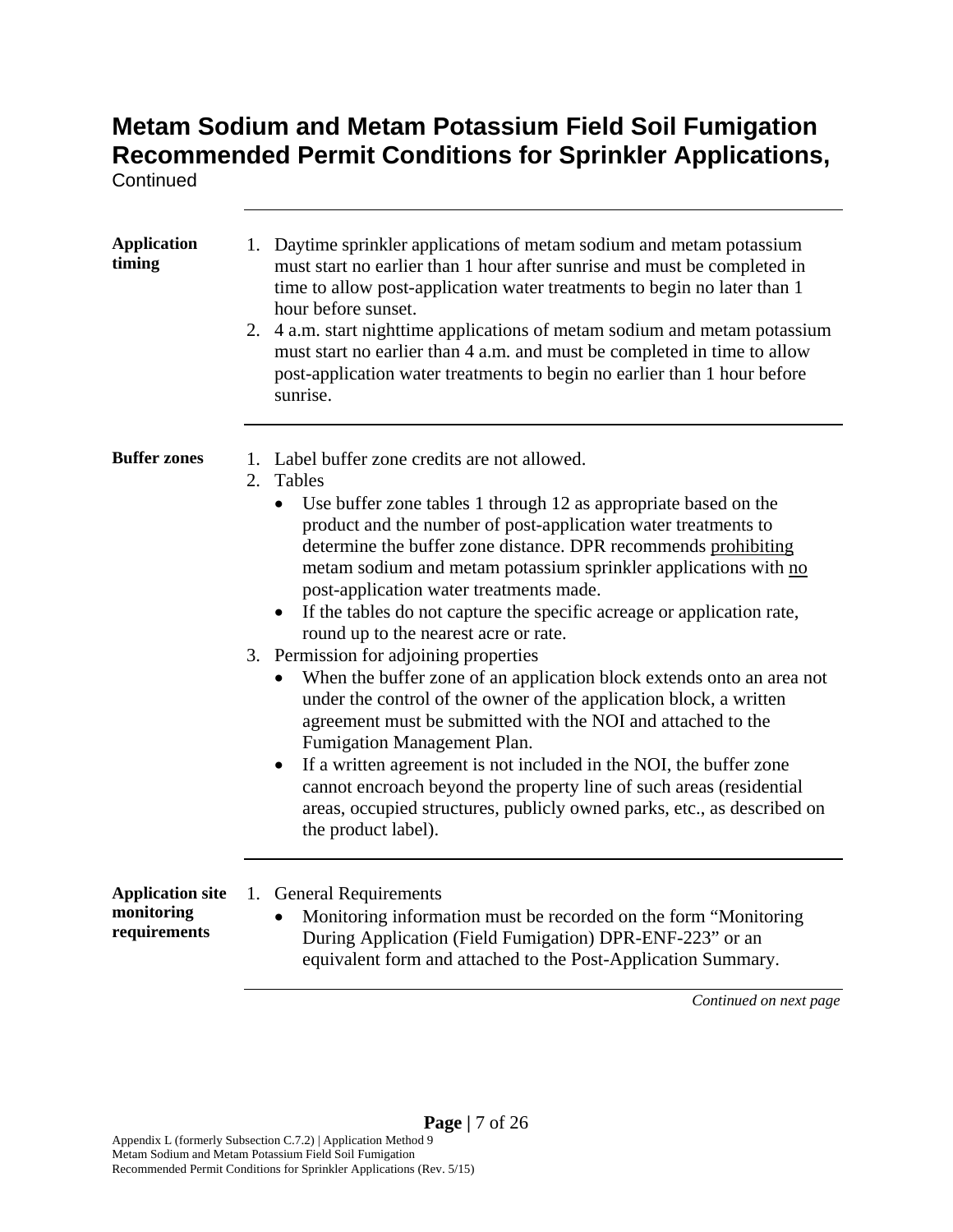**Continued** 

| <b>Application site</b> |  |
|-------------------------|--|
| monitoring              |  |
| requirements            |  |
| (continued)             |  |

- If monitoring indicates a change that could result in offsite movement (e.g., increased or greatly decreased wind speed, change in wind direction toward occupied structures) the certified applicator supervising the application must be ready to carry out the requirements described in the Emergency Response Plan located in the Fumigation Management Plan.
- Application site monitoring as described in this permit condition is separate from the "Fumigant Site Monitoring" option of the "Emergency Preparedness and Response Measures" specified on the label, and must be conducted for each application.
- Whenever "Emergency Preparedness and Response Measures" are triggered, and the "Fumigant Site Monitoring" option is selected, the supervising certified applicator must ensure that the monitoring is conducted as follows:
	- o Monitoring must be done at the outer edge of the buffer zone.
	- o Monitoring must be done in the direction of bystanders, residences, and businesses, and in the direction that the wind is blowing.
	- o Monitoring must be done in all directions on calm days (see Appendix I for definition of "Calm Day").
	- o Person monitoring must have full olfactory capabilities (e.g., not impaired by allergies or colds)
- 2. Pre-Application
	- Monitor and document wind speed and direction, and soil and air temperature at the application site immediately prior to application.
- 3. During Application
	- The following conditions must be monitored every hour until the application is completed, recorded on the form "Monitoring During Application (Field Fumigation) DPR-ENF-223" or an equivalent form during the application, and attached to the Post-Application Summary:
		- o Wind speed and wind direction; and
		- o Any unusual conditions observed at or adjacent to the application site (e.g., odor, reported symptoms of exposure, equipment failure, or spill).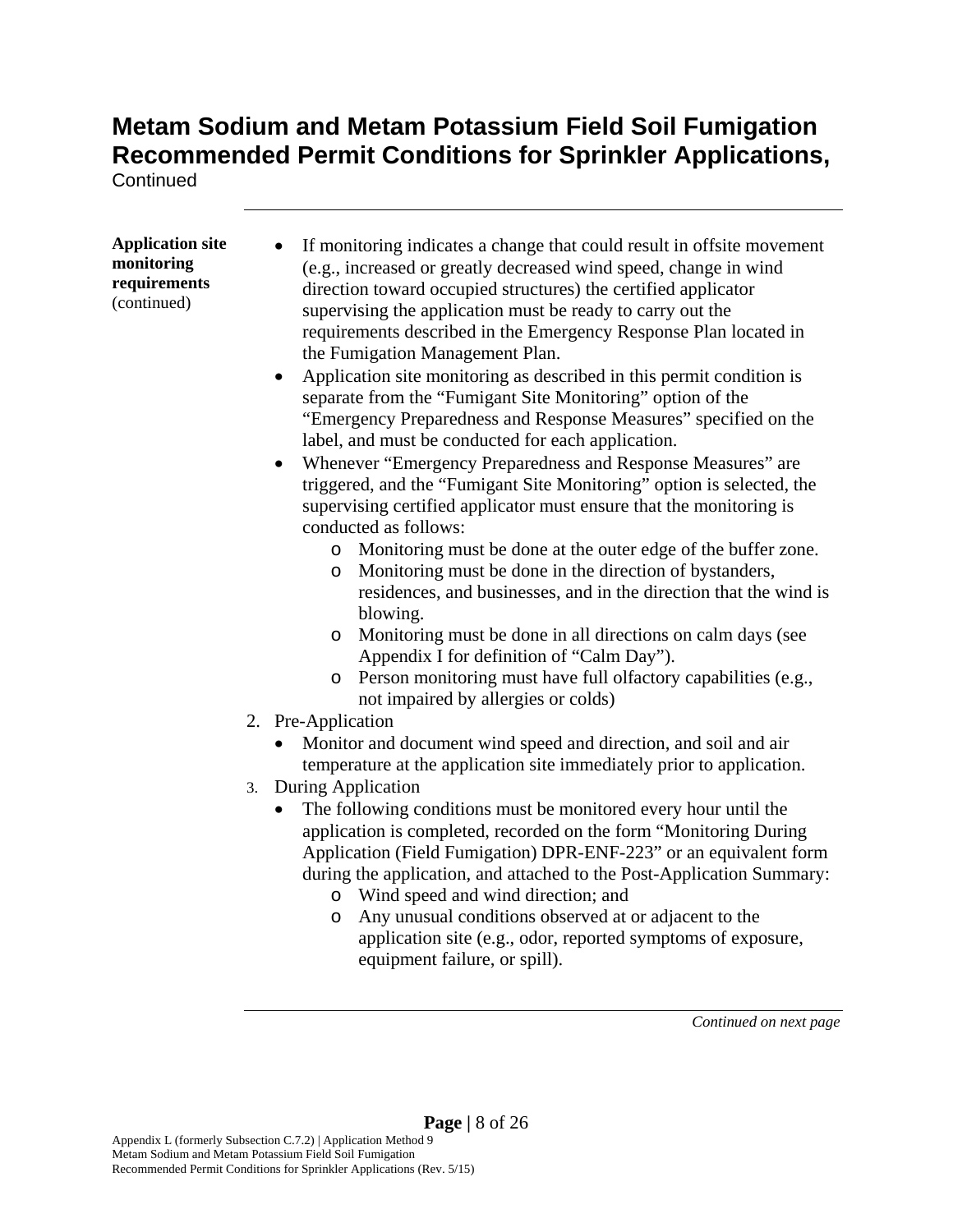**Continued** 

**Application site monitoring requirements**  (continued)

| 4. Post-application |
|---------------------|
|                     |

- On the day of application, the certified applicator supervising the application must ensure that a trained handler is at the site continually from 1 hour before sunset through 1 hour after sunset, in addition to the periods required to conduct post-application monitoring. If the trained handler is an employee, he or she must have the authority to initiate the Emergency Response Plan whenever needed, or must be able to immediately contact the person who has that authority.
- Post-application field monitoring shall be conducted for 12 hours following application and recorded on "Monitoring Post-Application DPR-ENF-224" or an equivalent form and attached to the Post-Application Summary. Specific monitoring requirements are shown in Tables 5 and 6:

#### **Table 5. Frequency of Post-Application Monitoring Required Near "Schools"**

| <b>Distance to Perimeter of Nearest</b>     | <b>Monitoring Requirements</b> |
|---------------------------------------------|--------------------------------|
| <b>School* Property</b>                     |                                |
| $\frac{1}{2}$ mile or less and school is    | Application prohibited         |
| scheduled to be in session                  |                                |
| Greater than $\frac{1}{2}$ mile and up to 1 | Every hour                     |
| mile, and school is scheduled to be         |                                |
| in session                                  |                                |

\*See Appendix I for definition of "School"

#### **Table 6. Frequency of Post-Application Monitoring Required Near "Occupied Structures" or "Bystander Areas"**

| <b>Distance to Perimeter of Nearest</b><br><b>Occupied Structure or Bystander</b><br>Area* | <b>Monitoring Requirements</b> |
|--------------------------------------------------------------------------------------------|--------------------------------|
| $\frac{1}{4}$ mile or less                                                                 | Every hour                     |
| Greater than $\frac{1}{4}$ mile                                                            | Every 2 hours                  |

\*See Appendix I for definitions of "Occupied Structure" and "Bystander Area"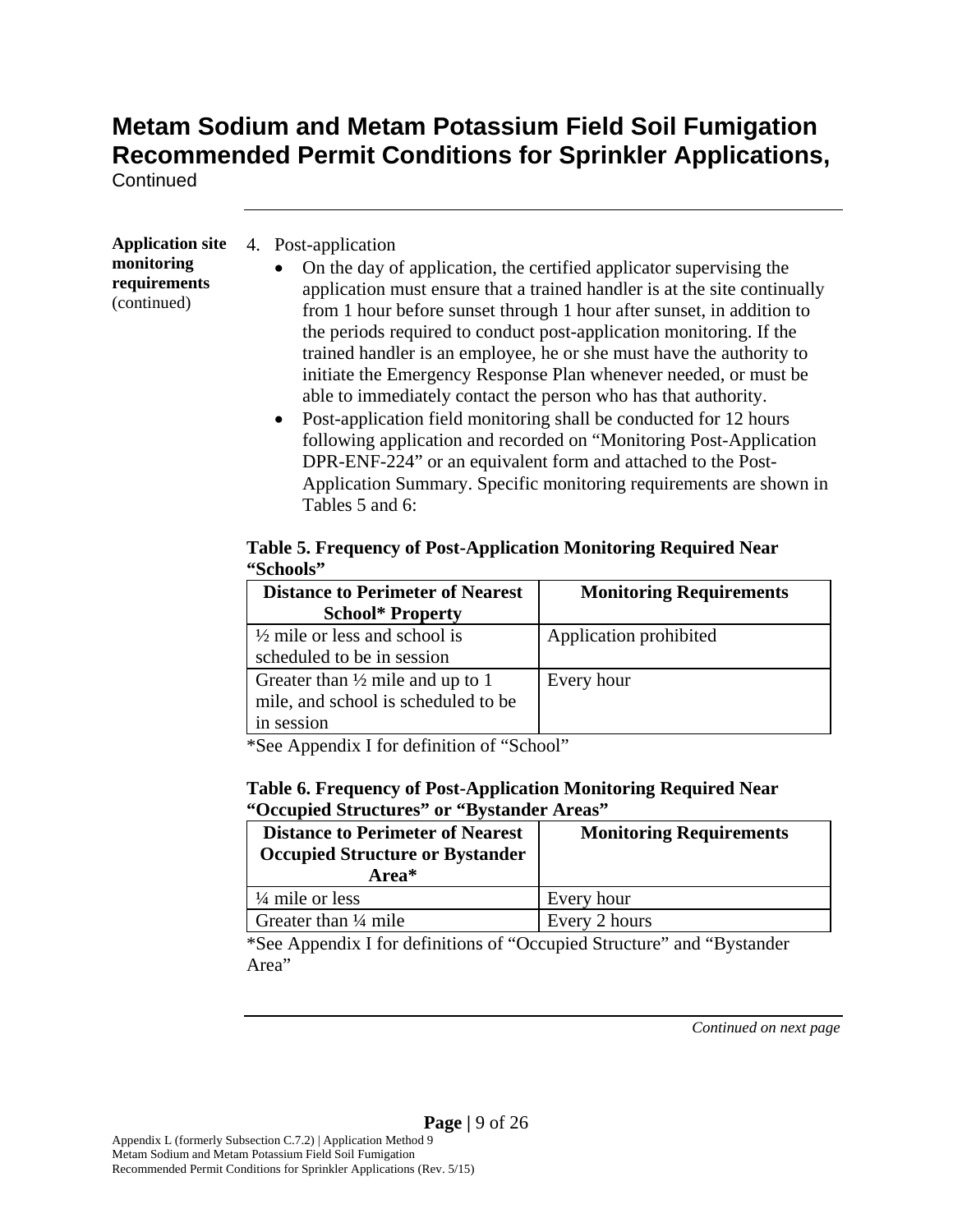**Continued** 

| <b>Application site</b><br>monitoring<br>requirements<br>(continued) | Each time post-application monitoring is conducted, the following<br>conditions must be monitored and recorded:<br>Wind speed and direction at the application site.<br>$\circ$<br>Air temperature at the application site.<br>$\circ$<br>Post-application watering information (see "Post-Application<br>O<br>Water Treatments (Field Fumigation) form DPR-ENF-225").<br>Record start and stop times for water treatments, as well as total<br>inches applied.<br>Any unusual conditions observed at the application site (e.g., dry<br>$\circ$<br>soil conditions, odor, irrigation equipment failure, or spill).<br>Monitoring must be done in all directions on calm days.<br>$\circ$                                                  |
|----------------------------------------------------------------------|--------------------------------------------------------------------------------------------------------------------------------------------------------------------------------------------------------------------------------------------------------------------------------------------------------------------------------------------------------------------------------------------------------------------------------------------------------------------------------------------------------------------------------------------------------------------------------------------------------------------------------------------------------------------------------------------------------------------------------------------|
| Post-<br>application<br>water<br>treatments                          | 1. Post-application water treatments are required and must be recorded on<br>the "Post-Application Water Treatments (Field Fumigation) DPR-ENF-<br>225" or equivalent form and attached to the Post-Application Summary.<br>2. Water can be applied at any time in response to odor or illness.<br>3. For each post-application water treatment discussed below, the certified<br>applicator supervising the application must ensure a combination of water<br>quantity, irrigation rate, and duration that meets all three of the following<br>specifications:<br>total quantity of 0.20–0.40 inches of water over the treatment site,<br>irrigation delivery rate of 0.15–0.25 inches per hour, and<br>irrigation duration of 2–3 hours. |
|                                                                      | The 0.20–0.40 inch range allows the CAC to determine the amount of<br>water required, based on local conditions such as soil type and soil<br>moisture content, and air and soil temperature at the time of application.<br>All 4 a.m. start nighttime applications require a minimum of two post-                                                                                                                                                                                                                                                                                                                                                                                                                                         |
|                                                                      | application water treatments. For daytime applications, minimum<br>requirements are shown in Tables 7 and 8:<br>Continued on next page                                                                                                                                                                                                                                                                                                                                                                                                                                                                                                                                                                                                     |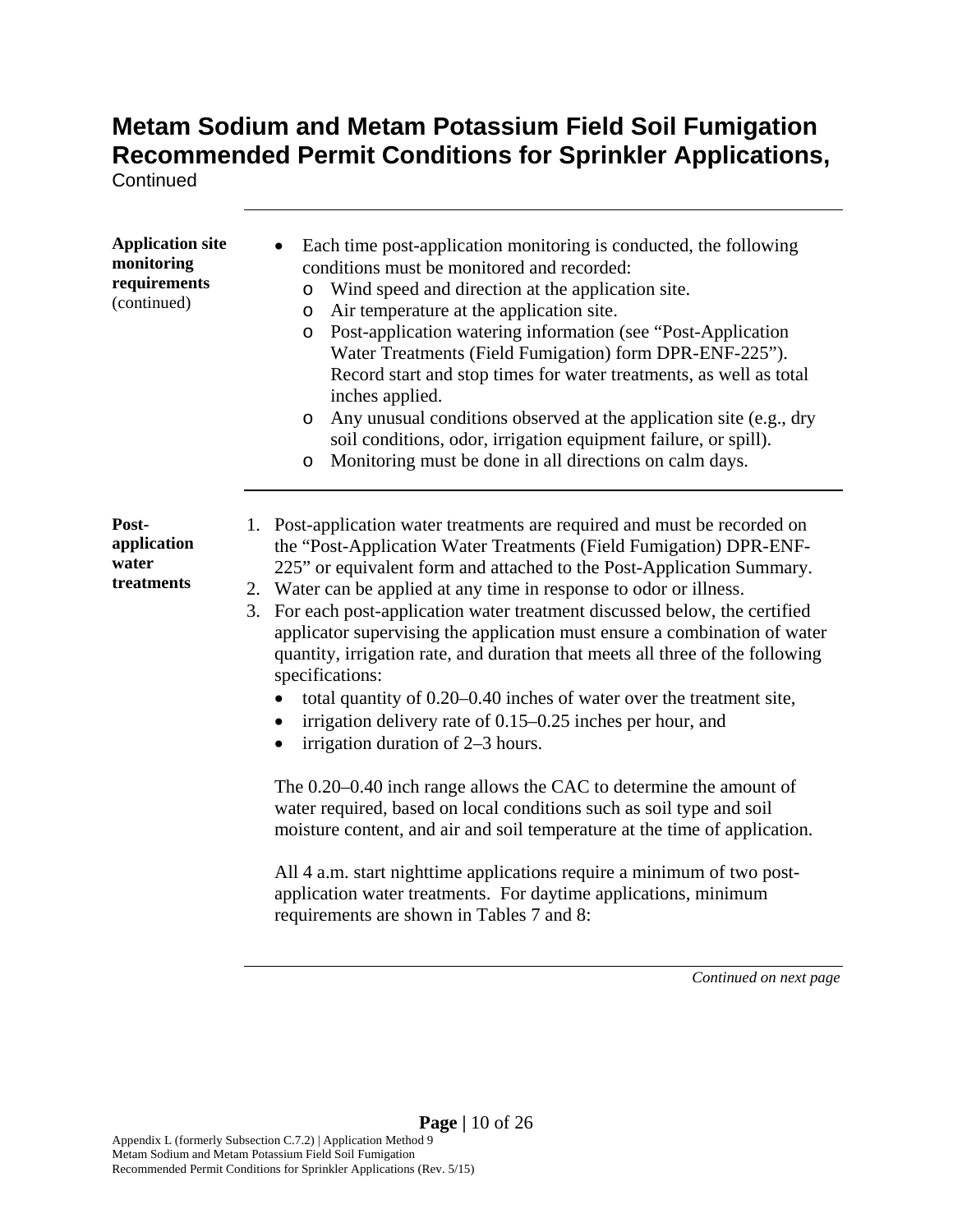**Continued** 

| Post-<br>application | <b>Table 7. Post-Application Water Treatments Required for Daytime</b><br><b>Sprinkler Applications Near "Schools"</b>                                           |                                                                     |  |  |  |  |  |  |  |  |  |
|----------------------|------------------------------------------------------------------------------------------------------------------------------------------------------------------|---------------------------------------------------------------------|--|--|--|--|--|--|--|--|--|
| water<br>treatments  | <b>Distance to Perimeter of Nearest</b><br><b>School* Property</b>                                                                                               | <b>Water Treatment Requirements</b>                                 |  |  |  |  |  |  |  |  |  |
| (continued)          | $\frac{1}{2}$ mile or less and school is<br>scheduled to be in session                                                                                           | Application prohibited                                              |  |  |  |  |  |  |  |  |  |
|                      | Greater than $\frac{1}{2}$ mile and up to 1<br>mile, and school is scheduled to be<br>in session                                                                 | Minimum of 3 water treatments<br>(CAC discretion to reduce to $2$ ) |  |  |  |  |  |  |  |  |  |
|                      | Greater than 1 mile, or school is not<br>scheduled to be in session during<br>both the application and the 36-hour<br>period following the end of<br>application | Minimum of 2 water treatments<br>(CAC discretion to reduce to 1)    |  |  |  |  |  |  |  |  |  |

\*See Appendix I for definition of "School"

#### **Table 8. Post-Application Water Treatments Required for Daytime Sprinkler Applications Near "Occupied Structures" or "Bystander Areas"**

| <b>Distance to Perimeter of Nearest</b><br><b>Occupied Structure or Bystander</b><br>Area* | <b>Water Treatment Requirements</b>                              |
|--------------------------------------------------------------------------------------------|------------------------------------------------------------------|
| $\frac{1}{4}$ mile or less                                                                 | Minimum of 3 water treatments<br>(CAC discretion to reduce to 2) |
|                                                                                            |                                                                  |
| Greater than $\frac{1}{4}$ mile                                                            | Minimum of 2 water treatments                                    |
|                                                                                            | (CAC discretion to reduce to 1)                                  |

\*See Appendix I for definitions of "Occupied Structure" and "Bystander Area"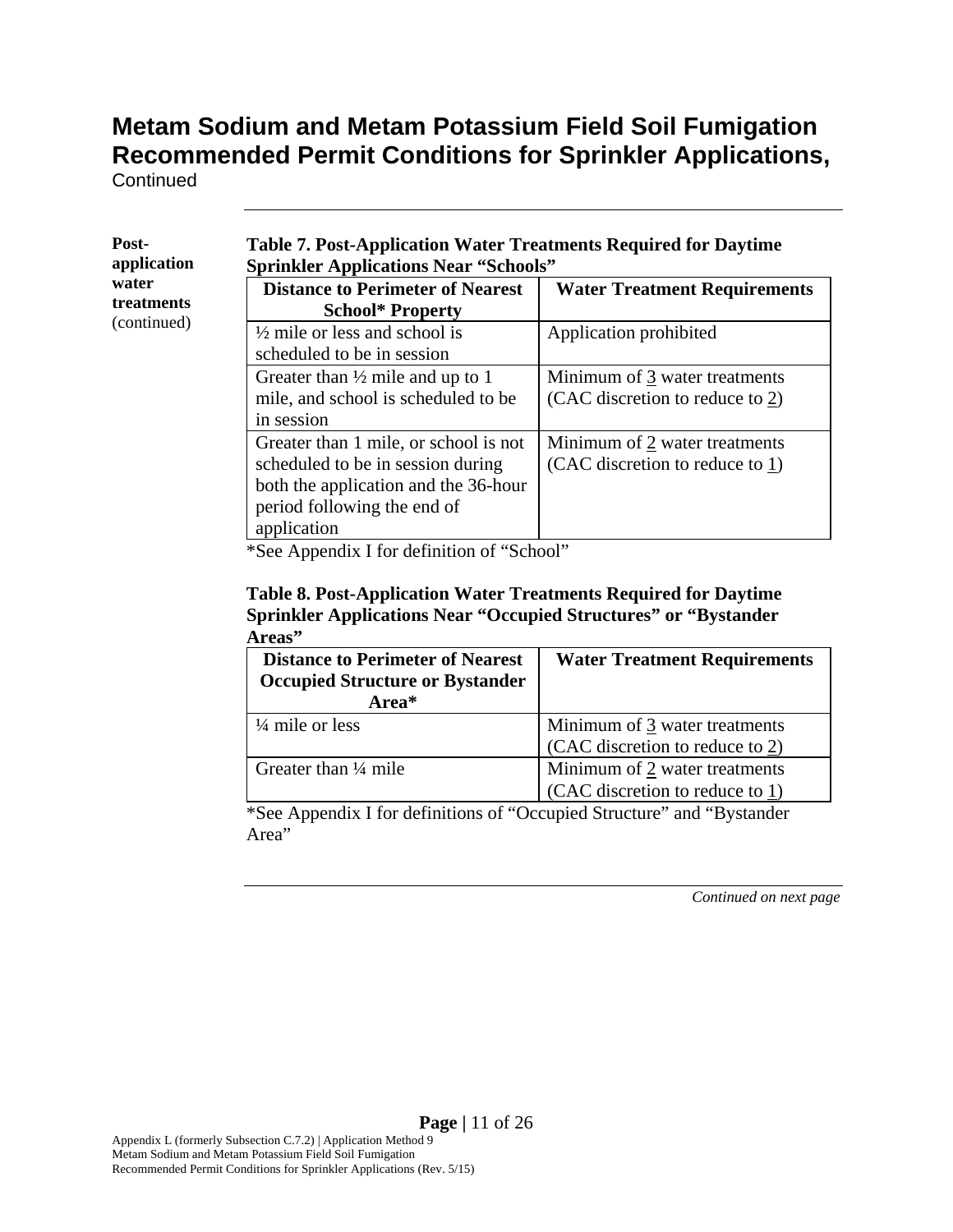**Continued** 

**Postapplication water treatments**  (continued)

- 4. Use the following timing for whichever post-application water treatments are applied:
	- Post-application water 1 (Day 1)—Apply a minimum of 0.20–0.40 inches of water to the application block, at a rate of 0.15–0.25 inches per hour, starting within 30 minutes of completion of the application.
	- Post-application water 2 (Day 1)—Apply a minimum of  $0.20-0.40$ inches of water to the application block, at a rate of 0.15–0.25 inches per hour, on the same day of application, beginning no earlier than 1 hour before sunset and completing by midnight.
	- Post-application water 3 (Day 2)—Apply a minimum of 0.20–0.40 inches of water to the application block, at a rate of 0.15–0.25 inches per hour, on the day following the application, beginning no earlier than 1 hour before sunset and completing by midnight.
- 5. CAC Discretion
	- The CAC has the option to eliminate the third post-application water treatment requirement for application blocks **¼ mile or less** from an occupied structure or bystander area based on an evaluation of the soil type and moisture content, knowledge of local conditions, and effective offsite-movement control measures previously used, provided that the application block is **greater than ½ mile and up to 1 mile** from the perimeter of school property (unless the school is **not**  scheduled to be in session during application and the 36-hour period following the end of the application). Use the buffer zones for two post-application water treatments if the third post-application water treatment is eliminated.
	- The CAC has the option to eliminate the second post-application water treatment requirement (except for 4 a.m. start applications) for application blocks **greater than ¼ mile** from an occupied structure, or bystander area based on an evaluation of the soil type and moisture content, knowledge of local conditions, and effective offsitemovement control measures previously used, provided that the application block is **greater than 1** mile from the perimeter of a school property (unless the school is **not** scheduled to be in session during both the application and the 36-hour period following the end of the application). Use buffer zones for one post-application water treatment if the second post-application water treatment is eliminated.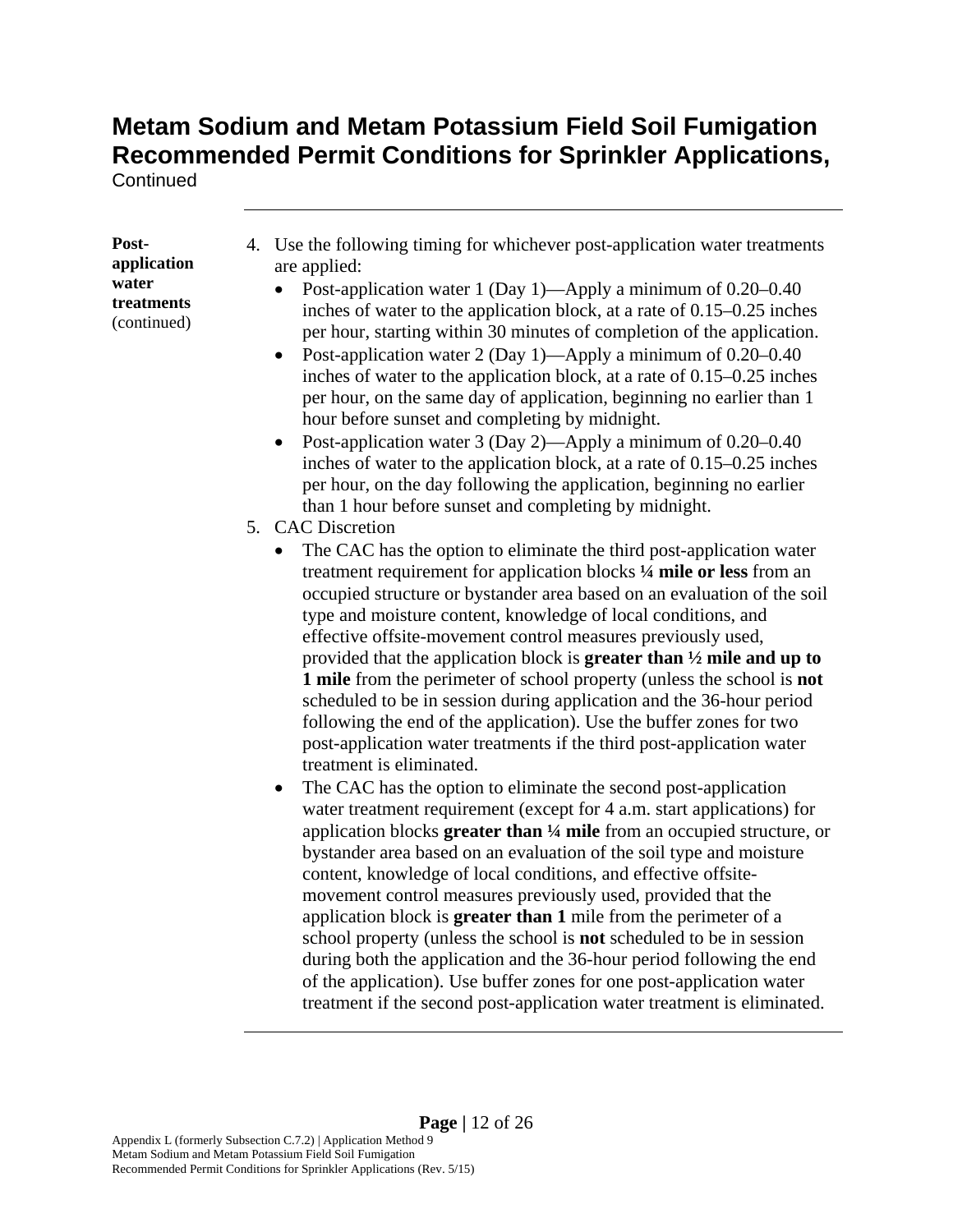|       |     |                | <b>Application Block Size (acres)</b> |     |     |     |                |     |     |     |     |     |      |      |
|-------|-----|----------------|---------------------------------------|-----|-----|-----|----------------|-----|-----|-----|-----|-----|------|------|
| Gal/A |     | $\overline{2}$ | 3                                     | 4   | 5   | 6   | $\overline{7}$ | 8   | 9   | 10  | 20  | 30  | 40   | 50   |
| ≤10   | 100 | 100            | 100                                   | 100 | 100 | 100 | 100            | 100 | 100 | 100 | 100 | 100 | 100  | 100  |
| 18    | 100 | 100            | 100                                   | 100 | 100 | 100 | 100            | 100 | 100 | 100 | 100 | 100 | 100  | 100  |
| 25    | 100 | 100            | 100                                   | 100 | 100 | 100 | 100            | 100 | 100 | 100 | 100 | 100 | 100  | 100  |
| 31    | 100 | 100            | 100                                   | 100 | 100 | 100 | 100            | 100 | 100 | 100 | 107 | 125 | 163  | 182  |
| 38    | 100 | 100            | 100                                   | 100 | 100 | 100 | 100            | 100 | 105 | 113 | 138 | 175 | 225  | 263  |
| 44    | 100 | 100            | 100                                   | 100 | 100 | 100 | 106            | 114 | 123 | 132 | 169 | 225 | 288  | 344  |
| 50    | 100 | 100            | 100                                   | 100 | 100 | 110 | 120            | 130 | 140 | 150 | 200 | 275 | 350  | 425  |
| 57    | 100 | 100            | 100                                   | 105 | 113 | 125 | 138            | 150 | 163 | 175 | 250 | 357 | 438  | 519  |
| 63    | 100 | 100            | 106                                   | 116 | 125 | 131 | 140            | 146 | 155 | 200 | 300 | 438 | 525  | 613  |
| 69    | 100 | 104            | 116                                   | 127 | 138 | 155 | 173            | 190 | 208 | 225 | 350 | 519 | 613  | 707  |
| 75    | 100 | 113            | 125                                   | 138 | 150 | 170 | 190            | 210 | 230 | 250 | 400 | 600 | 700  | 800  |
| 82    | 115 | 138            | 150                                   | 163 | 175 | 205 | 235            | 265 | 283 | 288 | 450 | 650 | 775  | 900  |
| 88    | 125 | 138            | 150                                   | 163 | 175 | 205 | 235            | 265 | 295 | 325 | 500 | 700 | 850  | 1000 |
| 94    | 137 | 150            | 163                                   | 175 | 188 | 223 | 258            | 293 | 328 | 363 | 550 | 750 | 925  | 1100 |
| 101   | 150 | 163            | 175                                   | 188 | 200 | 240 | 280            | 320 | 360 | 400 | 600 | 800 | 1000 | 1200 |

**Buffer Zone Table 1:** AMVAC Metam, Metam Sodium, and Vapam (32.7% metam sodium) Buffer Zone Values for Sprinkler Applications with **Three** Post-Application Water Treatments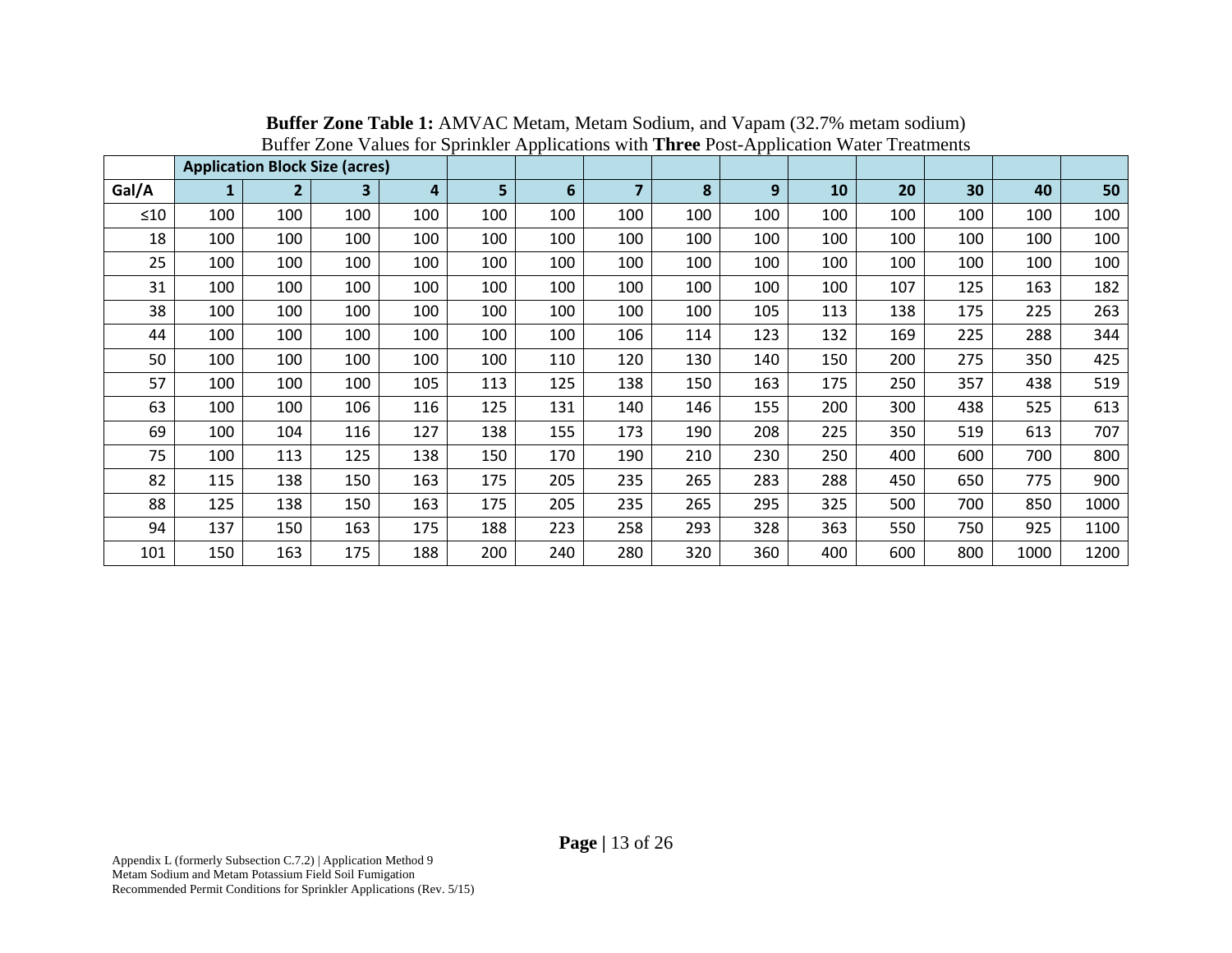|           |     | <b>Application Block Size (acres)</b> |                         |     |     | гг  |     |     |     |     |      |      |      |      |
|-----------|-----|---------------------------------------|-------------------------|-----|-----|-----|-----|-----|-----|-----|------|------|------|------|
| Gal/A     | 1   | $\overline{2}$                        | $\overline{\mathbf{3}}$ | 4   | 5   | 6   | 7   | 8   | 9   | 10  | 20   | 30   | 40   | 50   |
| $\leq 10$ | 100 | 100                                   | 100                     | 100 | 100 | 100 | 100 | 100 | 100 | 100 | 100  | 100  | 100  | 100  |
| 18        | 100 | 100                                   | 100                     | 100 | 100 | 100 | 100 | 100 | 100 | 100 | 100  | 100  | 100  | 100  |
| 25        | 100 | 100                                   | 100                     | 100 | 100 | 100 | 100 | 100 | 100 | 100 | 100  | 100  | 100  | 100  |
| 31        | 100 | 100                                   | 100                     | 100 | 100 | 100 | 100 | 100 | 100 | 100 | 200  | 200  | 200  | 200  |
| 38        | 100 | 100                                   | 100                     | 100 | 100 | 100 | 100 | 100 | 105 | 113 | 250  | 250  | 300  | 300  |
| 44        | 100 | 100                                   | 100                     | 100 | 100 | 100 | 106 | 114 | 123 | 132 | 350  | 350  | 400  | 400  |
| 50        | 100 | 100                                   | 100                     | 100 | 100 | 110 | 120 | 130 | 140 | 150 | 400  | 400  | 500  | 500  |
| 57        | 100 | 100                                   | 100                     | 105 | 113 | 125 | 138 | 150 | 163 | 200 | 500  | 550  | 650  | 650  |
| 63        | 100 | 100                                   | 106                     | 116 | 150 | 250 | 250 | 250 | 250 | 250 | 550  | 650  | 800  | 800  |
| 69        | 100 | 104                                   | 116                     | 127 | 200 | 350 | 350 | 350 | 350 | 350 | 650  | 800  | 950  | 950  |
| 75        | 100 | 113                                   | 125                     | 138 | 200 | 400 | 400 | 400 | 400 | 400 | 700  | 900  | 1100 | 1100 |
| 82        | 115 | 138                                   | 150                     | 163 | 250 | 500 | 500 | 500 | 500 | 500 | 800  | 1050 | 1300 | 1300 |
| 88        | 125 | 138                                   | 150                     | 163 | 300 | 550 | 550 | 550 | 550 | 550 | 900  | 1200 | 1450 | 1450 |
| 94        | 137 | 150                                   | 163                     | 175 | 350 | 650 | 650 | 650 | 650 | 650 | 1000 | 1350 | 1650 | 1650 |
| 101       | 150 | 163                                   | 175                     | 188 | 400 | 700 | 700 | 700 | 700 | 700 | 1100 | 1500 | 1800 | 1800 |

**Buffer Zone Table 2:** AMVAC Metam, Metam Sodium, and Vapam (32.7% metam sodium) Buffer Zone Values for Sprinkler Applications with **Two** Post-Application Water Treatments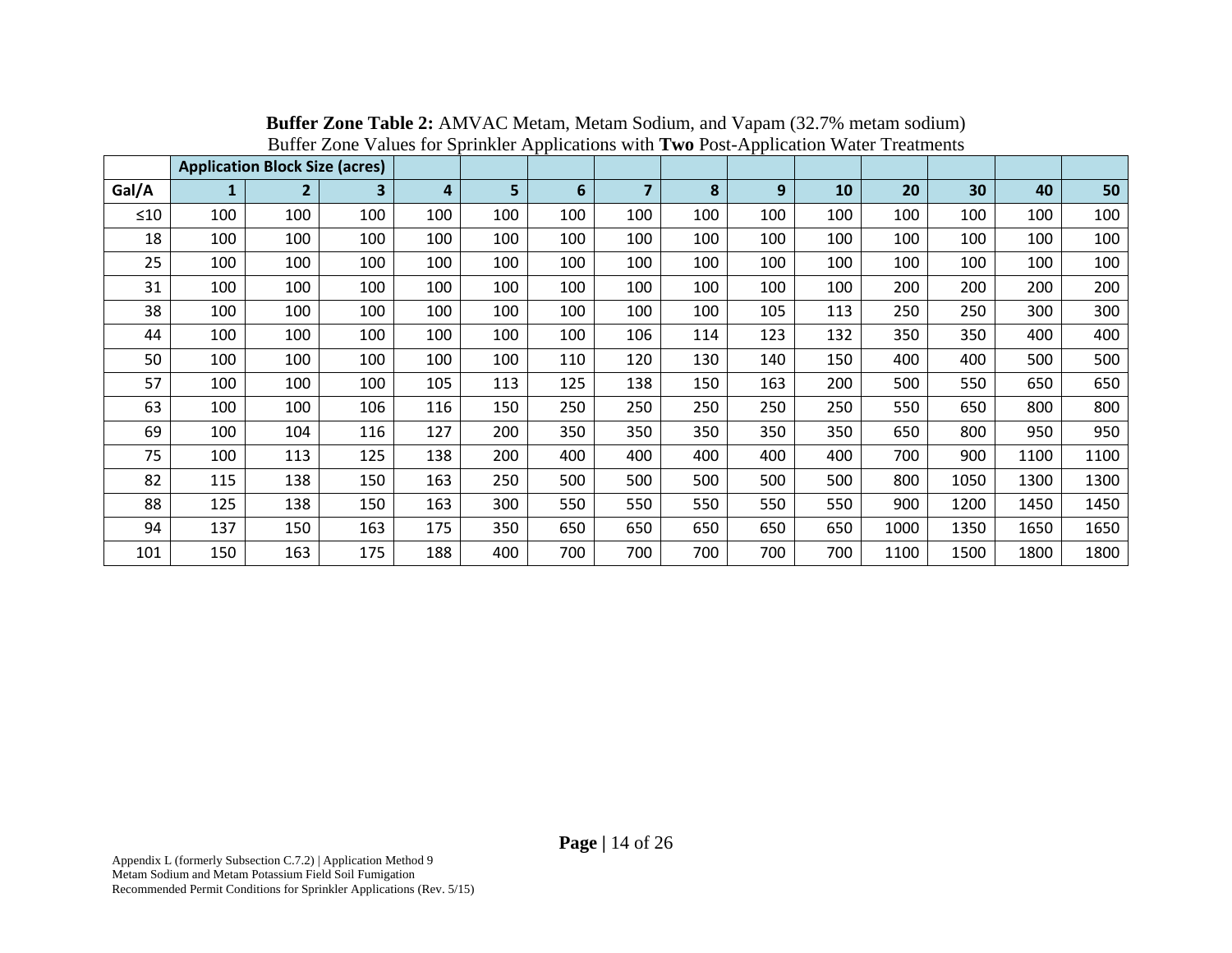|           |              |                                       |                         | . .  |      |           |                |           |           |           |           |           |           |           |
|-----------|--------------|---------------------------------------|-------------------------|------|------|-----------|----------------|-----------|-----------|-----------|-----------|-----------|-----------|-----------|
|           |              | <b>Application Block Size (acres)</b> |                         |      |      |           |                |           |           |           |           |           |           |           |
| Gal/A     | $\mathbf{1}$ | $\overline{2}$                        | $\overline{\mathbf{3}}$ | 4    | 5    | 6         | $\overline{7}$ | 8         | 9         | 10        | 20        | 30        | 40        | 50        |
| $\leq 10$ | 100          | 100                                   | 100                     | 100  | 100  | 200       | 200            | 200       | 200       | 200       | 300       | 600       | 800       | 1000      |
| 18        | 100          | 200                                   | 200                     | 200  | 200  | 300       | 300            | 300       | 300       | 300       | 500       | 900       | 1100      | 1300      |
| 25        | 100          | 300                                   | 300                     | 300  | 300  | 500       | 500            | 500       | 500       | 500       | 900       | 1100      | 1400      | 1600      |
| 31        | 150          | 450                                   | 450                     | 450  | 450  | 750       | 750            | 750       | 750       | 750       | 1200      | 1500      | 1800      | 1950      |
| 38        | 150          | 600                                   | 600                     | 600  | 600  | 950       | 950            | 950       | 950       | 950       | 1550      | 1850      | 2200      | 2300      |
| 44        | 200          | 750                                   | 750                     | 750  | 750  | 1150      | 1150           | 1150      | 1150      | 1150      | 1850      | 2250      | <b>NA</b> | NA        |
| 50        | 200          | 900                                   | 900                     | 900  | 900  | 1400      | 1400           | 1400      | 1400      | 1400      | 2200      | <b>NA</b> | <b>NA</b> | <b>NA</b> |
| 57        | 300          | 1050                                  | 1050                    | 1050 | 1050 | 1600      | 1600           | 1600      | 1600      | 1600      | <b>NA</b> | <b>NA</b> | <b>NA</b> | ΝA        |
| 63        | 350          | 1150                                  | 1150                    | 1150 | 1150 | 1800      | 1800           | 1800      | 1800      | 1800      | <b>NA</b> | <b>NA</b> | <b>NA</b> | <b>NA</b> |
| 69        | 400          | 1250                                  | 1250                    | 1250 | 1250 | 2000      | 2000           | 2000      | 2000      | 2000      | <b>NA</b> | <b>NA</b> | <b>NA</b> | <b>NA</b> |
| 75        | 500          | 1400                                  | 1400                    | 1400 | 1400 | 2200      | 2200           | 2200      | 2200      | 2200      | <b>NA</b> | <b>NA</b> | <b>NA</b> | <b>NA</b> |
| 82        | 550          | 1500                                  | 1500                    | 1500 | 1500 | 2300      | 2300           | 2300      | 2300      | 2300      | <b>NA</b> | <b>NA</b> | <b>NA</b> | <b>NA</b> |
| 88        | 600          | 1650                                  | 1650                    | 1650 | 1650 | 2400      | 2400           | 2400      | 2400      | 2400      | <b>NA</b> | <b>NA</b> | <b>NA</b> | ΝA        |
| 94        | 650          | 1800                                  | 1800                    | 1800 | 1800 | 2500      | 2500           | 2500      | 2500      | 2500      | ΝA        | <b>NA</b> | <b>NA</b> | <b>NA</b> |
| 101       | 700          | 1900                                  | 1900                    | 1900 | 1900 | <b>NA</b> | <b>NA</b>      | <b>NA</b> | <b>NA</b> | <b>NA</b> | <b>NA</b> | <b>NA</b> | <b>NA</b> | <b>NA</b> |

**Buffer Zone Table 3:** AMVAC Metam, Metam Sodium, and Vapam (32.7% metam sodium) Buffer Zone Values for Sprinkler Applications with **One** Post-Application Water Treatments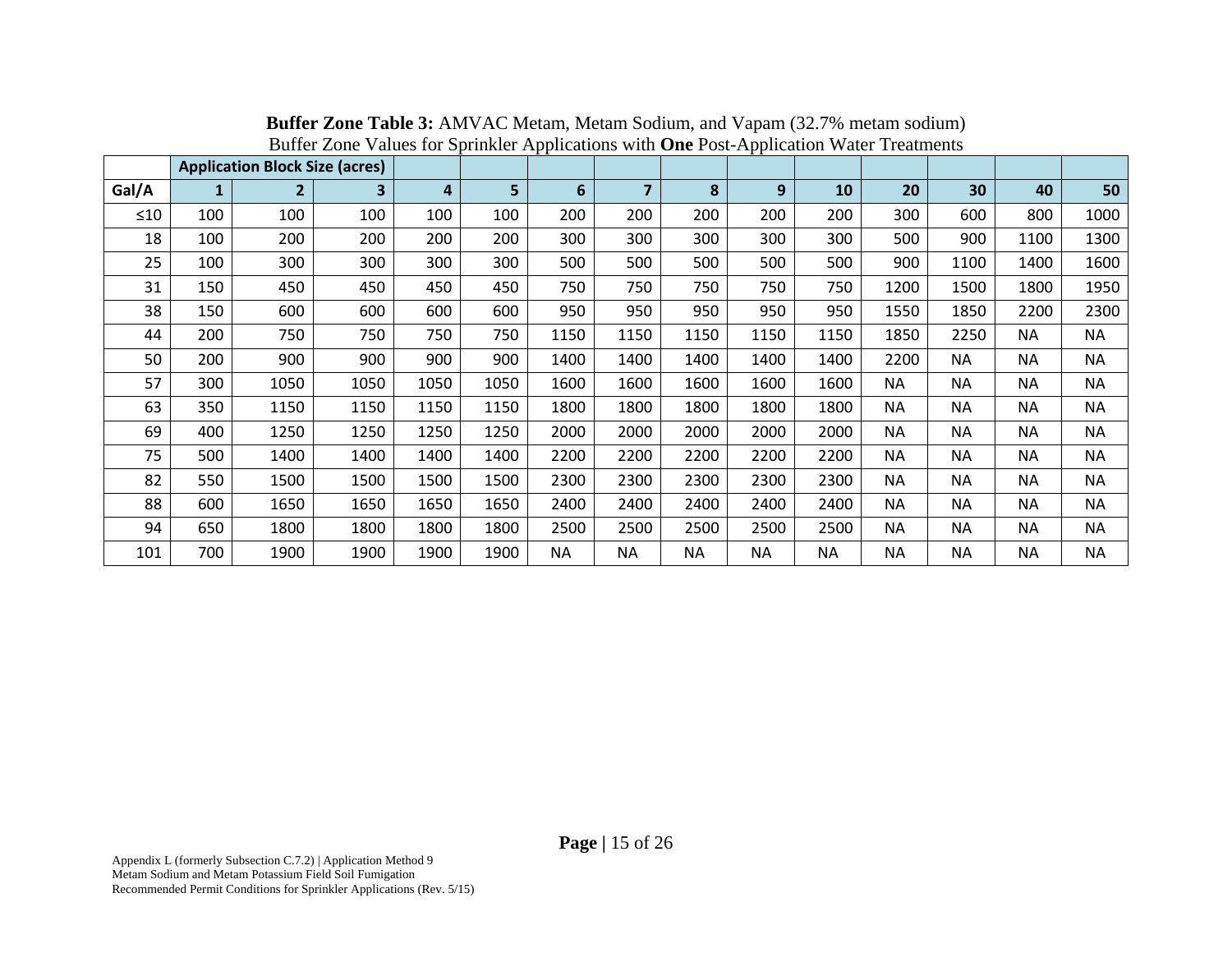|           |     | <b>Application Block Size (acres)</b> |     |     |     |     |                |     |     |     |      |      |
|-----------|-----|---------------------------------------|-----|-----|-----|-----|----------------|-----|-----|-----|------|------|
| Gal/A     | 1   | $\overline{2}$                        | 3   | 4   | 5   | 6   | $\overline{7}$ | 8   | 9   | 10  | 20   | 25   |
| $\leq 10$ | 100 | 100                                   | 100 | 100 | 100 | 100 | 100            | 100 | 100 | 100 | 100  | 100  |
| 18        | 100 | 100                                   | 100 | 100 | 100 | 100 | 100            | 100 | 100 | 100 | 100  | 100  |
| 25        | 100 | 100                                   | 100 | 100 | 100 | 100 | 100            | 100 | 100 | 100 | 100  | 100  |
| 31        | 100 | 100                                   | 100 | 100 | 100 | 100 | 100            | 100 | 100 | 100 | 200  | 200  |
| 38        | 100 | 100                                   | 100 | 100 | 100 | 100 | 100            | 100 | 105 | 113 | 250  | 250  |
| 44        | 100 | 100                                   | 100 | 100 | 100 | 100 | 106            | 114 | 123 | 132 | 350  | 350  |
| 50        | 100 | 100                                   | 100 | 100 | 100 | 110 | 120            | 130 | 140 | 150 | 400  | 400  |
| 57        | 100 | 150                                   | 150 | 150 | 150 | 200 | 200            | 200 | 200 | 200 | 500  | 550  |
| 63        | 100 | 150                                   | 150 | 150 | 150 | 250 | 250            | 250 | 250 | 250 | 550  | 650  |
| 69        | 100 | 200                                   | 200 | 200 | 200 | 350 | 350            | 350 | 350 | 350 | 650  | 800  |
| 75        | 100 | 200                                   | 200 | 200 | 200 | 400 | 400            | 400 | 400 | 400 | 700  | 900  |
| 82        | 115 | 250                                   | 250 | 250 | 250 | 500 | 500            | 500 | 500 | 500 | 800  | 1050 |
| 88        | 125 | 300                                   | 300 | 300 | 300 | 550 | 550            | 550 | 550 | 550 | 900  | 1200 |
| 94        | 137 | 350                                   | 350 | 350 | 350 | 650 | 650            | 650 | 650 | 650 | 1000 | 1350 |
| 101       | 150 | 400                                   | 400 | 400 | 400 | 700 | 700            | 700 | 700 | 700 | 1100 | 1500 |

**Buffer Zone Table 4:** AMVAC Metam, Metam Sodium, and Vapam (32.7% metam sodium) Buffer Zone Values for Sprinkler Applications with **4 a.m Start**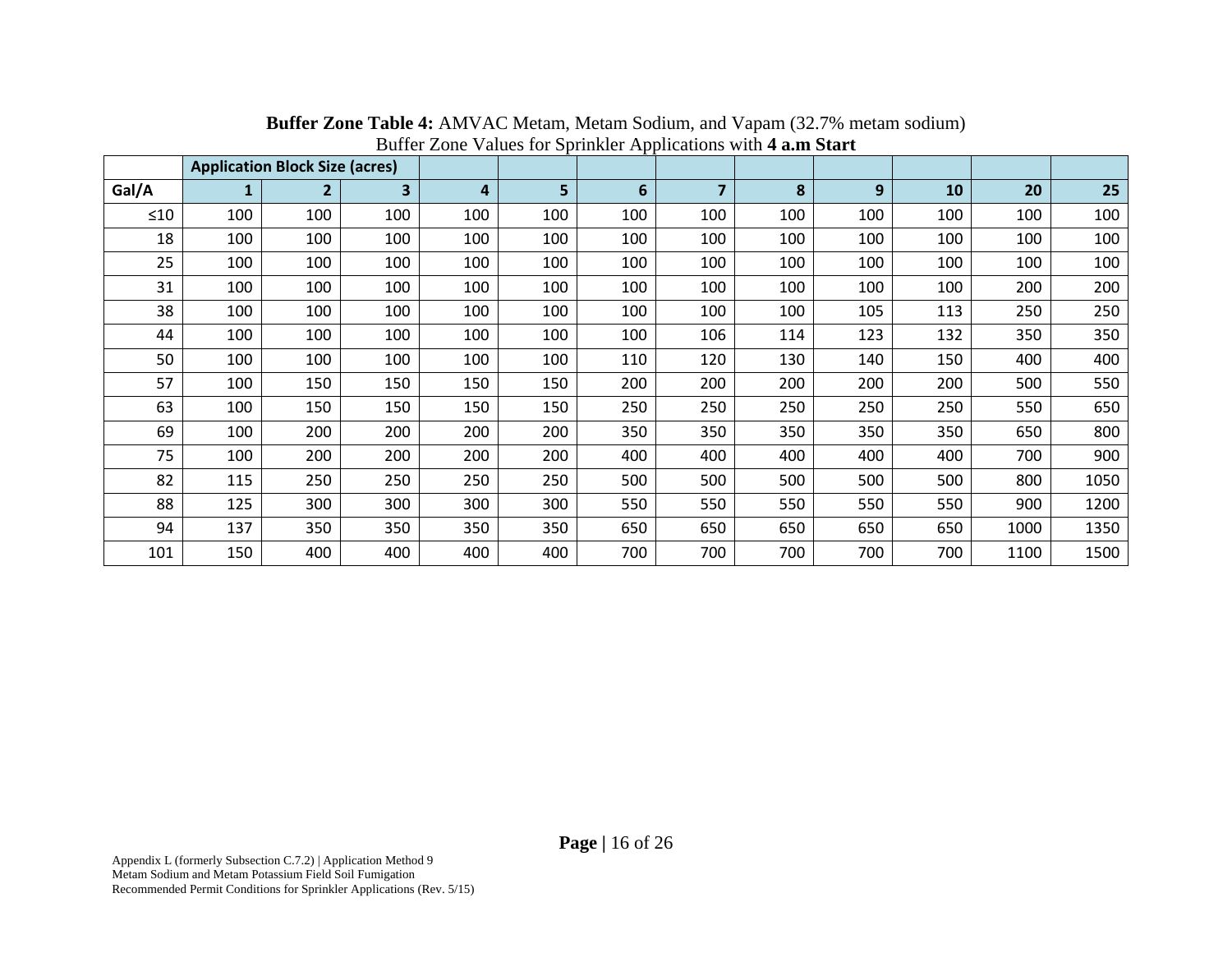|       |     |                | <b>Application Block Size (acres)</b> |     |     |     |                |     |     |     |     |     |      |      |
|-------|-----|----------------|---------------------------------------|-----|-----|-----|----------------|-----|-----|-----|-----|-----|------|------|
| Gal/A |     | $\overline{2}$ | 3                                     | 4   | 5   | 6   | $\overline{7}$ | 8   | 9   | 10  | 20  | 30  | 40   | 50   |
| ≤ $8$ | 100 | 100            | 100                                   | 100 | 100 | 100 | 100            | 100 | 100 | 100 | 100 | 100 | 100  | 100  |
| 13    | 100 | 100            | 100                                   | 100 | 100 | 100 | 100            | 100 | 100 | 100 | 100 | 100 | 100  | 100  |
| 19    | 100 | 100            | 100                                   | 100 | 100 | 100 | 100            | 100 | 100 | 100 | 100 | 100 | 100  | 100  |
| 23    | 100 | 100            | 100                                   | 100 | 100 | 100 | 100            | 100 | 100 | 100 | 107 | 125 | 163  | 182  |
| 28    | 100 | 100            | 100                                   | 100 | 100 | 100 | 100            | 100 | 105 | 113 | 138 | 175 | 225  | 263  |
| 33    | 100 | 100            | 100                                   | 100 | 100 | 100 | 106            | 114 | 123 | 132 | 169 | 225 | 288  | 344  |
| 38    | 100 | 100            | 100                                   | 100 | 100 | 110 | 120            | 130 | 140 | 150 | 200 | 275 | 350  | 425  |
| 42    | 100 | 100            | 100                                   | 105 | 113 | 125 | 138            | 150 | 163 | 175 | 250 | 357 | 438  | 519  |
| 47    | 100 | 100            | 106                                   | 116 | 125 | 131 | 140            | 150 | 163 | 200 | 300 | 438 | 525  | 613  |
| 52    | 100 | 104            | 116                                   | 127 | 138 | 155 | 173            | 190 | 208 | 225 | 350 | 519 | 613  | 707  |
| 56    | 100 | 113            | 125                                   | 138 | 150 | 170 | 190            | 210 | 230 | 250 | 400 | 600 | 700  | 800  |
| 61    | 115 | 152            | 189                                   | 226 | 263 | 268 | 273            | 278 | 283 | 288 | 450 | 650 | 775  | 900  |
| 66    | 125 | 152            | 189                                   | 226 | 263 | 268 | 273            | 278 | 295 | 325 | 500 | 700 | 850  | 1000 |
| 70    | 137 | 152            | 189                                   | 226 | 263 | 268 | 273            | 293 | 328 | 363 | 550 | 750 | 925  | 1100 |
| 75    | 150 | 163            | 189                                   | 226 | 263 | 268 | 280            | 320 | 360 | 400 | 600 | 800 | 1000 | 1200 |

**Buffer Zone Table 5:** Metam CLR, Metam 426, Sectagon 42, and Vapam HL (42% metam sodium) Buffer Zone Values for Sprinkler Applications with **Three** Post-Application Water Treatments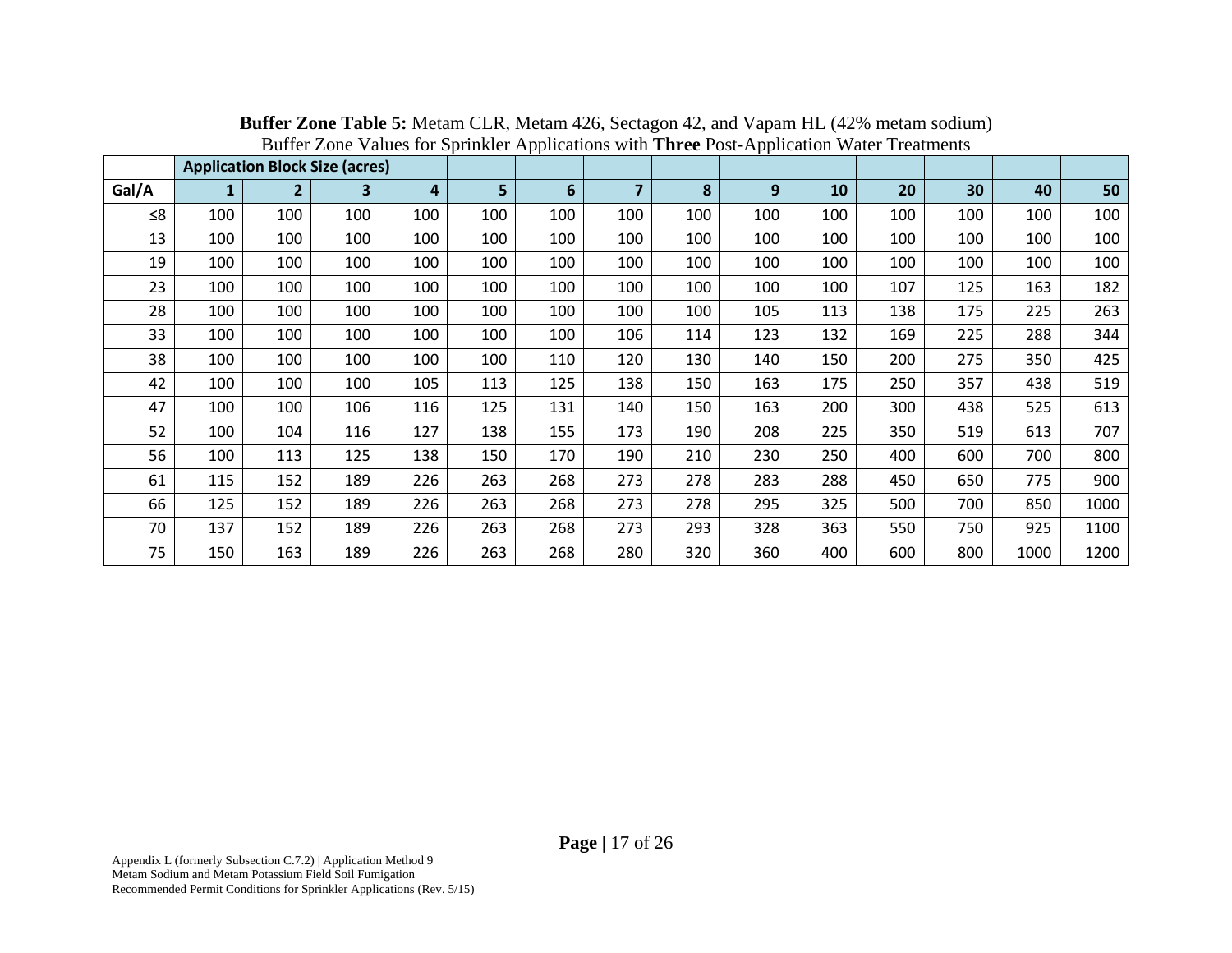|          |              | <b>Application Block Size (acres)</b> |     |     |     | ւ ւ |                |     |     |     |      |      |      |      |
|----------|--------------|---------------------------------------|-----|-----|-----|-----|----------------|-----|-----|-----|------|------|------|------|
| Gal/A    | $\mathbf{1}$ | $\overline{2}$                        | 3   | 4   | 5   | 6   | $\overline{7}$ | 8   | 9   | 10  | 20   | 30   | 40   | 50   |
| $\leq 8$ | 100          | 100                                   | 100 | 100 | 100 | 100 | 100            | 100 | 100 | 100 | 100  | 100  | 100  | 100  |
| 13       | 100          | 100                                   | 100 | 100 | 100 | 100 | 100            | 100 | 100 | 100 | 100  | 100  | 100  | 100  |
| 19       | 100          | 100                                   | 100 | 100 | 100 | 100 | 100            | 100 | 100 | 100 | 100  | 100  | 100  | 100  |
| 23       | 100          | 100                                   | 100 | 100 | 100 | 100 | 100            | 100 | 100 | 100 | 200  | 200  | 200  | 200  |
| 28       | 100          | 100                                   | 100 | 100 | 100 | 100 | 100            | 100 | 105 | 113 | 250  | 250  | 300  | 300  |
| 33       | 100          | 100                                   | 100 | 100 | 100 | 100 | 106            | 114 | 123 | 132 | 350  | 350  | 400  | 400  |
| 38       | 100          | 100                                   | 100 | 100 | 100 | 110 | 120            | 130 | 140 | 150 | 400  | 400  | 500  | 500  |
| 42       | 100          | 150                                   | 150 | 150 | 150 | 200 | 200            | 200 | 200 | 200 | 500  | 550  | 650  | 650  |
| 47       | 100          | 150                                   | 150 | 150 | 150 | 250 | 250            | 250 | 250 | 250 | 550  | 650  | 800  | 800  |
| 52       | 100          | 200                                   | 200 | 200 | 200 | 350 | 350            | 350 | 350 | 350 | 650  | 800  | 950  | 950  |
| 56       | 100          | 200                                   | 200 | 200 | 200 | 400 | 400            | 400 | 400 | 400 | 700  | 900  | 1100 | 1100 |
| 61       | 115          | 250                                   | 250 | 250 | 250 | 500 | 500            | 500 | 500 | 500 | 800  | 1050 | 1300 | 1300 |
| 66       | 125          | 300                                   | 300 | 300 | 300 | 550 | 550            | 550 | 550 | 550 | 900  | 1200 | 1450 | 1450 |
| 70       | 137          | 350                                   | 350 | 350 | 350 | 650 | 650            | 650 | 650 | 650 | 1000 | 1350 | 1650 | 1650 |
| 75       | 150          | 400                                   | 400 | 400 | 400 | 700 | 700            | 700 | 700 | 700 | 1100 | 1500 | 1800 | 1800 |

**Buffer Zone Table 6:** Metam CLR, Metam 426, Sectagon 42, and Vapam HL (42% metam sodium) Buffer Zone Values for Sprinkler Applications with **Two** Post-Application Water Treatments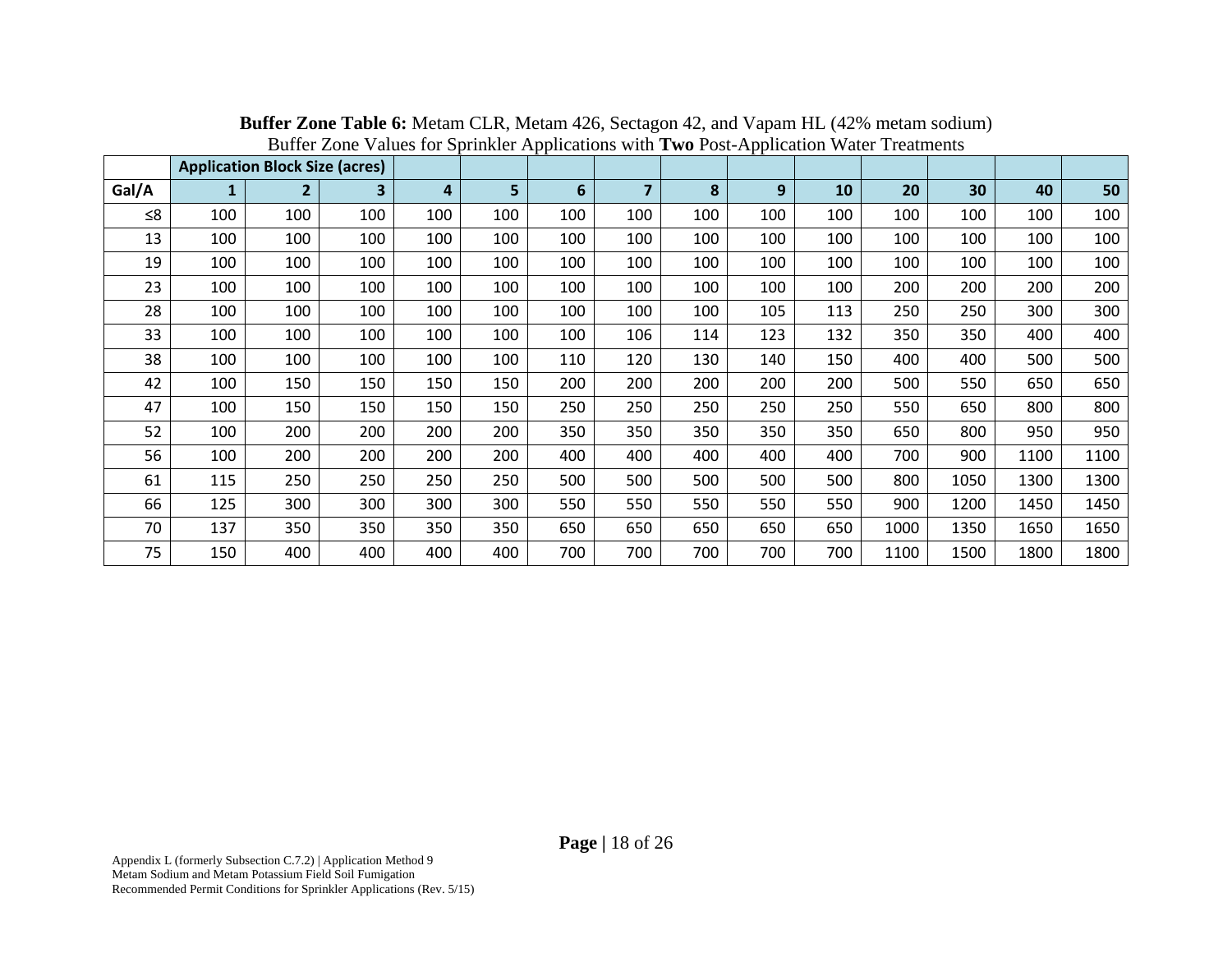|       |              | <b>Application Block Size (acres)</b> |      |      |      |           |           |           |           |           |           |           |           |           |
|-------|--------------|---------------------------------------|------|------|------|-----------|-----------|-----------|-----------|-----------|-----------|-----------|-----------|-----------|
| Gal/A | $\mathbf{1}$ | $\overline{2}$                        | 3    | 4    | 5    | 6         | 7         | 8         | 9         | 10        | 20        | 30        | 40        | 50        |
| ≤ $8$ | 100          | 100                                   | 100  | 100  | 100  | 200       | 200       | 200       | 200       | 200       | 300       | 600       | 800       | 1000      |
| 13    | 100          | 200                                   | 200  | 200  | 200  | 300       | 300       | 300       | 300       | 300       | 500       | 900       | 1100      | 1300      |
| 19    | 100          | 300                                   | 300  | 300  | 300  | 500       | 500       | 500       | 500       | 500       | 900       | 1100      | 1400      | 1600      |
| 23    | 150          | 450                                   | 450  | 450  | 450  | 750       | 750       | 750       | 750       | 750       | 1200      | 1500      | 1800      | 1950      |
| 28    | 150          | 600                                   | 600  | 600  | 600  | 950       | 950       | 950       | 950       | 950       | 1550      | 1850      | 2200      | 2300      |
| 33    | 200          | 750                                   | 750  | 750  | 750  | 1150      | 1150      | 1150      | 1150      | 1150      | 1850      | 2250      | <b>NA</b> | <b>NA</b> |
| 38    | 200          | 900                                   | 900  | 900  | 900  | 1400      | 1400      | 1400      | 1400      | 1400      | 2200      | <b>NA</b> | <b>NA</b> | <b>NA</b> |
| 42    | 300          | 1050                                  | 1050 | 1050 | 1050 | 1600      | 1600      | 1600      | 1600      | 1600      | <b>NA</b> | <b>NA</b> | <b>NA</b> | <b>NA</b> |
| 47    | 350          | 1150                                  | 1150 | 1150 | 1150 | 1800      | 1800      | 1800      | 1800      | 1800      | <b>NA</b> | <b>NA</b> | <b>NA</b> | <b>NA</b> |
| 52    | 400          | 1250                                  | 1250 | 1250 | 1250 | 2000      | 2000      | 2000      | 2000      | 2000      | NA.       | <b>NA</b> | <b>NA</b> | <b>NA</b> |
| 56    | 500          | 1400                                  | 1400 | 1400 | 1400 | 2200      | 2200      | 2200      | 2200      | 2200      | <b>NA</b> | <b>NA</b> | NA        | <b>NA</b> |
| 61    | 550          | 1500                                  | 1500 | 1500 | 1500 | 2300      | 2300      | 2300      | 2300      | 2300      | <b>NA</b> | <b>NA</b> | <b>NA</b> | <b>NA</b> |
| 66    | 600          | 1650                                  | 1650 | 1650 | 1650 | 2400      | 2400      | 2400      | 2400      | 2400      | <b>NA</b> | <b>NA</b> | <b>NA</b> | <b>NA</b> |
| 70    | 650          | 1800                                  | 1800 | 1800 | 1800 | 2500      | 2500      | 2500      | 2500      | 2500      | <b>NA</b> | <b>NA</b> | <b>NA</b> | <b>NA</b> |
| 75    | 700          | 1900                                  | 1900 | 1900 | 1900 | <b>NA</b> | <b>NA</b> | <b>NA</b> | <b>NA</b> | <b>NA</b> | <b>NA</b> | <b>NA</b> | <b>NA</b> | <b>NA</b> |

**Buffer Zone Table 7:** Metam CLR, Metam 426, Sectagon 42, and Vapam HL (42% metam sodium) Buffer Zone Values for Sprinkler Applications with **One** Post-Application Water Treatments

NA= Not Allowed Buffer Zone Greater Than ½ Mile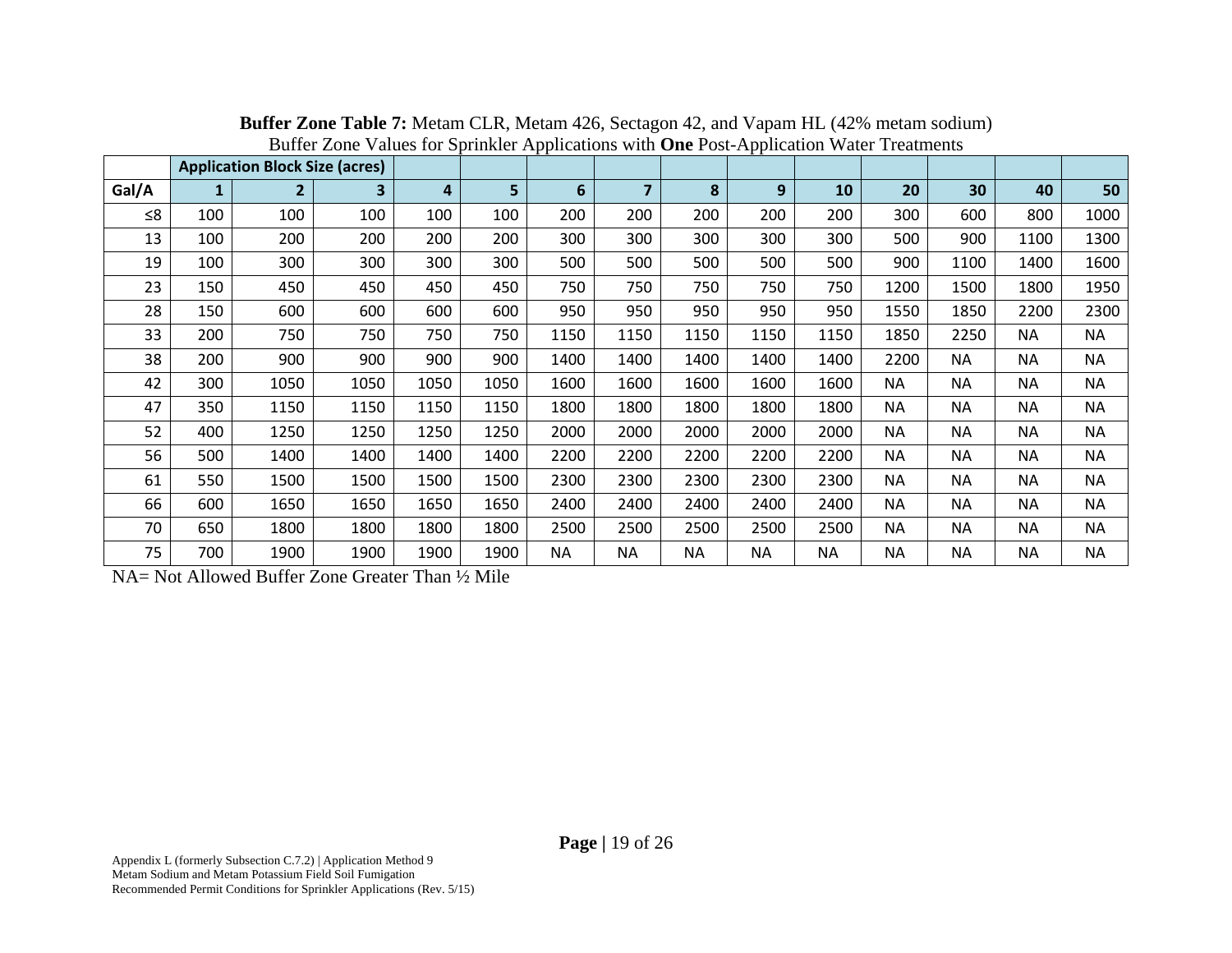|          |     | <b>Application Block Size (acres)</b> |                         |     |     |     |                |     |     |     |      |      |
|----------|-----|---------------------------------------|-------------------------|-----|-----|-----|----------------|-----|-----|-----|------|------|
| Gal/A    | 1   | $\overline{2}$                        | $\overline{\mathbf{3}}$ | 4   | 5   | 6   | $\overline{7}$ | 8   | 9   | 10  | 20   | 25   |
| $\leq 8$ | 100 | 100                                   | 100                     | 100 | 100 | 100 | 100            | 100 | 100 | 100 | 100  | 100  |
| 13       | 100 | 100                                   | 100                     | 100 | 100 | 100 | 100            | 100 | 100 | 100 | 100  | 100  |
| 19       | 100 | 100                                   | 100                     | 100 | 100 | 100 | 100            | 100 | 100 | 100 | 100  | 100  |
| 23       | 100 | 100                                   | 100                     | 100 | 100 | 100 | 100            | 100 | 100 | 100 | 200  | 200  |
| 28       | 100 | 100                                   | 100                     | 100 | 100 | 100 | 100            | 100 | 105 | 113 | 250  | 250  |
| 33       | 100 | 100                                   | 100                     | 100 | 100 | 100 | 106            | 114 | 123 | 132 | 350  | 350  |
| 38       | 100 | 100                                   | 100                     | 100 | 100 | 110 | 120            | 130 | 140 | 150 | 400  | 400  |
| 42       | 100 | 100                                   | 100                     | 105 | 113 | 200 | 200            | 200 | 200 | 200 | 500  | 550  |
| 47       | 100 | 150                                   | 150                     | 150 | 150 | 250 | 250            | 250 | 250 | 250 | 550  | 650  |
| 52       | 100 | 200                                   | 200                     | 200 | 200 | 350 | 350            | 350 | 350 | 350 | 650  | 800  |
| 56       | 100 | 200                                   | 200                     | 200 | 200 | 400 | 400            | 400 | 400 | 400 | 700  | 900  |
| 61       | 115 | 250                                   | 250                     | 250 | 250 | 500 | 500            | 500 | 500 | 500 | 800  | 1050 |
| 66       | 125 | 300                                   | 300                     | 300 | 300 | 550 | 550            | 550 | 550 | 550 | 900  | 1200 |
| 70       | 137 | 350                                   | 350                     | 350 | 350 | 650 | 650            | 650 | 650 | 650 | 1000 | 1350 |
| 75       | 150 | 400                                   | 400                     | 400 | 400 | 700 | 700            | 700 | 700 | 700 | 1100 | 1500 |

**Buffer Zone Table 8:** Metam CLR, Metam 426, Sectagon 42, and Vapam HL (42% metam sodium) Buffer Zone Values for Sprinkler Applications with **4 a.m Start**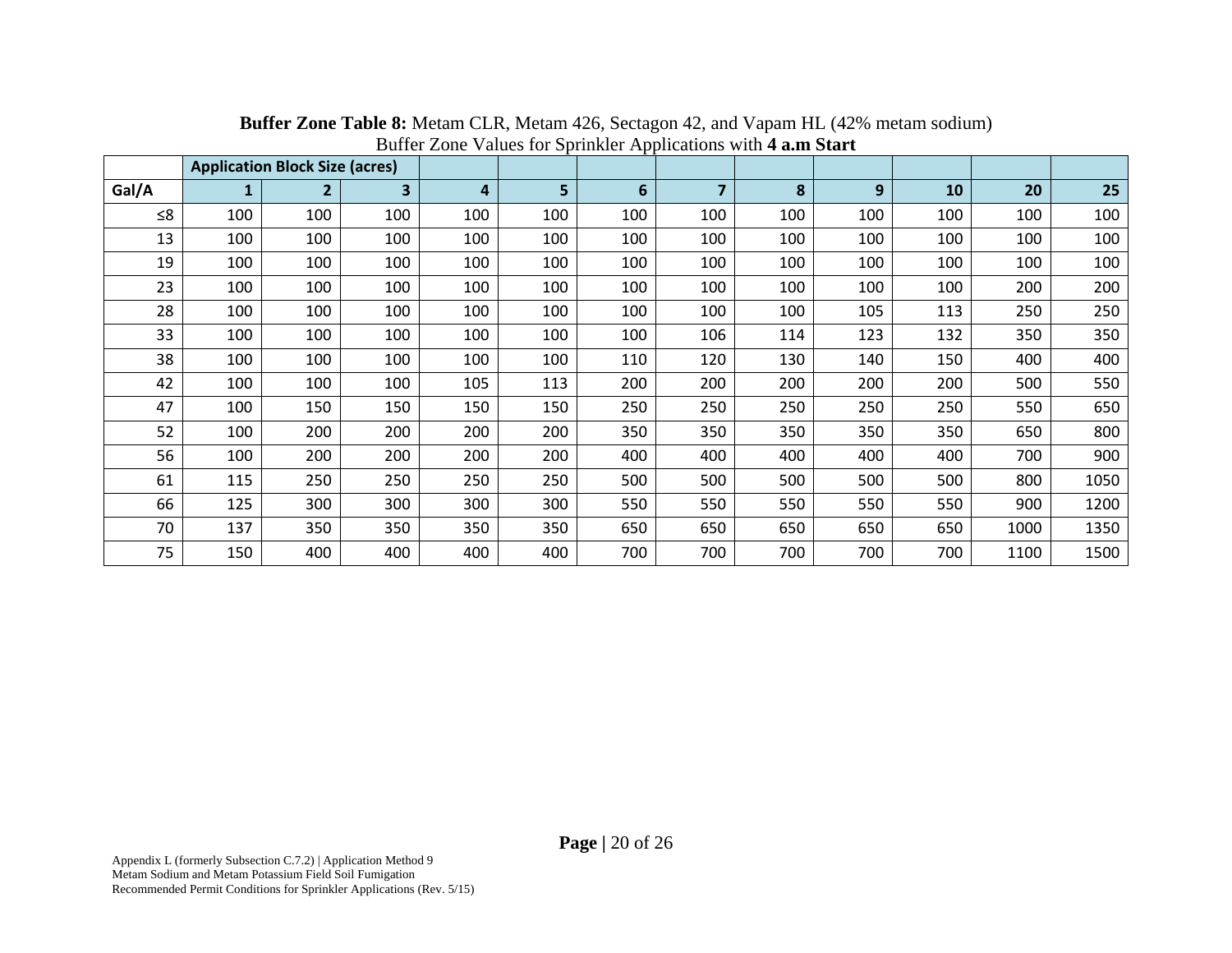|          |     |                | <b>Application Block Size (acres)</b> |     |     |     |                |     |     |     |     |     |     |      |
|----------|-----|----------------|---------------------------------------|-----|-----|-----|----------------|-----|-----|-----|-----|-----|-----|------|
| Gal/A    | 1   | $\overline{2}$ | 3                                     | 4   | 5   | 6   | $\overline{7}$ | 8   | 9   | 10  | 20  | 30  | 40  | 50   |
| $\leq 6$ | 90  | 90             | 90                                    | 90  | 90  | 90  | 90             | 90  | 90  | 90  | 90  | 90  | 90  | 90   |
| 11       | 90  | 90             | 90                                    | 90  | 90  | 90  | 90             | 90  | 90  | 90  | 90  | 90  | 90  | 90   |
| 16       | 90  | 90             | 90                                    | 90  | 90  | 90  | 90             | 90  | 90  | 90  | 90  | 90  | 100 | 100  |
| 19       | 90  | 90             | 90                                    | 90  | 90  | 90  | 90             | 90  | 90  | 94  | 107 | 125 | 163 | 182  |
| 23       | 90  | 90             | 90                                    | 90  | 90  | 90  | 90             | 98  | 105 | 113 | 138 | 175 | 225 | 263  |
| 27       | 90  | 90             | 90                                    | 90  | 90  | 97  | 106            | 114 | 123 | 132 | 169 | 225 | 288 | 344  |
| 31       | 90  | 90             | 90                                    | 94  | 100 | 110 | 120            | 130 | 140 | 150 | 200 | 275 | 350 | 425  |
| 35       | 90  | 90             | 97                                    | 105 | 113 | 125 | 138            | 150 | 163 | 175 | 250 | 357 | 438 | 519  |
| 39       | 90  | 97             | 106                                   | 116 | 125 | 131 | 140            | 146 | 155 | 200 | 300 | 438 | 525 | 613  |
| 43       | 93  | 104            | 116                                   | 127 | 138 | 155 | 173            | 190 | 208 | 225 | 350 | 519 | 613 | 707  |
| 47       | 100 | 113            | 125                                   | 138 | 150 | 170 | 190            | 210 | 230 | 250 | 400 | 600 | 700 | 800  |
| 50       | 115 | 129            | 143                                   | 157 | 171 | 185 | 199            | 213 | 283 | 288 | 450 | 650 | 775 | 900  |
| 54       | 125 | 138            | 150                                   | 163 | 175 | 205 | 235            | 265 | 295 | 325 | 500 | 700 | 850 | 1000 |

**Buffer Zone Table 9:** Sectagon-K54 and K-Pam (54% metam potassium) Buffer Zone Values for Sprinkler Applications with **Three** Post-Application Water Treatments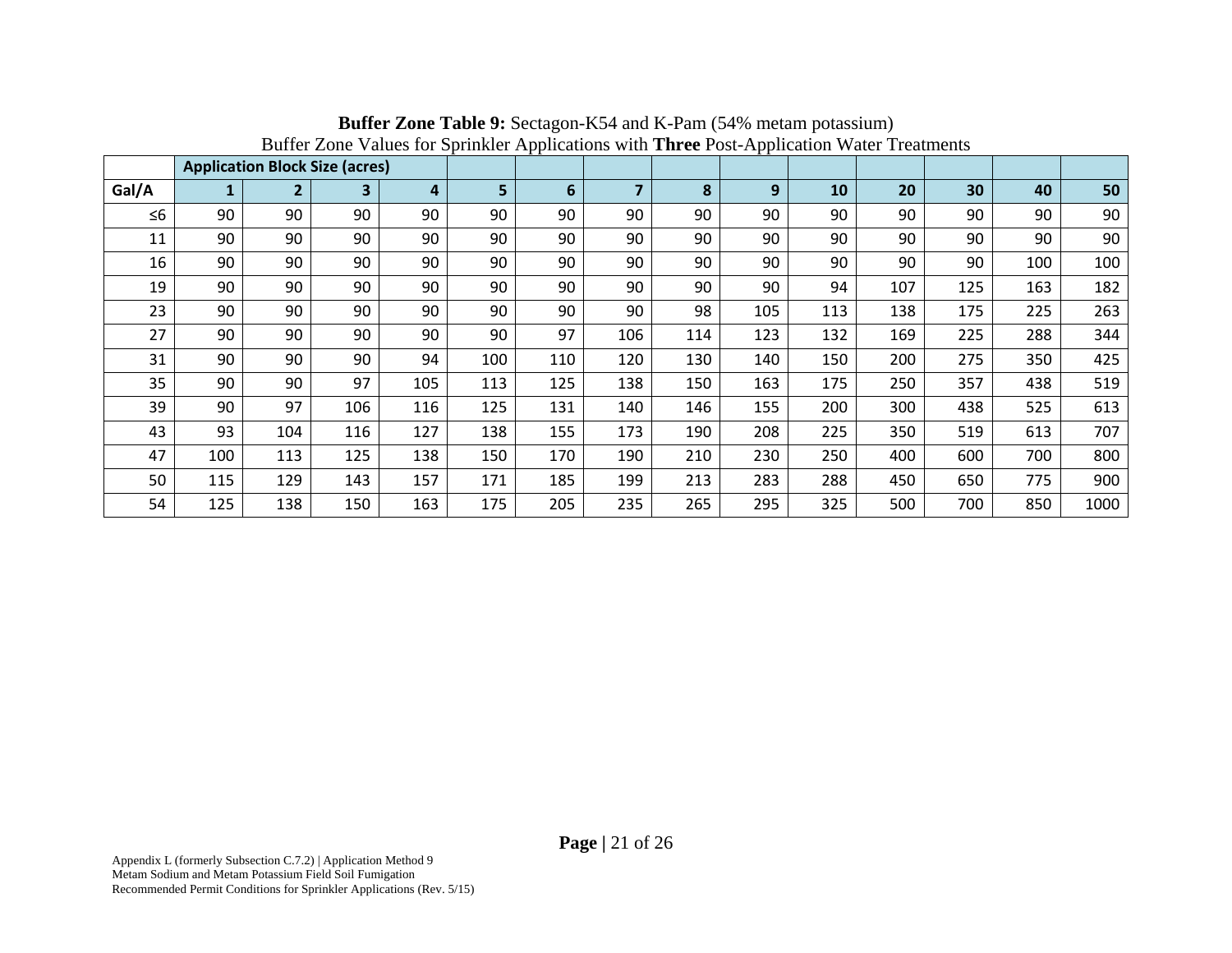|          | <b>Application Block Size (acres)</b> |                |     |     |     |     |                |     |     |     |     |      |      |      |
|----------|---------------------------------------|----------------|-----|-----|-----|-----|----------------|-----|-----|-----|-----|------|------|------|
| Gal/A    | $\mathbf{1}$                          | $\overline{2}$ | 3   | 4   | 5   | 6   | $\overline{7}$ | 8   | 9   | 10  | 20  | 30   | 40   | 50   |
| $\leq 6$ | 90                                    | 90             | 90  | 90  | 90  | 90  | 90             | 90  | 90  | 90  | 90  | 90   | 90   | 90   |
| 11       | 90                                    | 90             | 90  | 90  | 90  | 90  | 90             | 90  | 90  | 90  | 90  | 90   | 90   | 90   |
| 16       | 90                                    | 90             | 90  | 90  | 90  | 90  | 90             | 90  | 90  | 90  | 180 | 180  | 180  | 180  |
| 19       | 90                                    | 90             | 90  | 90  | 90  | 90  | 90             | 90  | 90  | 94  | 225 | 225  | 270  | 270  |
| 23       | 90                                    | 90             | 90  | 90  | 90  | 90  | 90             | 98  | 105 | 113 | 315 | 315  | 360  | 360  |
| 27       | 90                                    | 90             | 90  | 90  | 90  | 97  | 106            | 114 | 123 | 132 | 360 | 360  | 450  | 450  |
| 31       | 90                                    | 90             | 90  | 94  | 100 | 180 | 180            | 180 | 180 | 180 | 450 | 495  | 585  | 585  |
| 35       | 90                                    | 135            | 135 | 135 | 135 | 225 | 225            | 225 | 225 | 225 | 495 | 585  | 720  | 720  |
| 39       | 90                                    | 180            | 180 | 180 | 180 | 360 | 360            | 360 | 360 | 360 | 630 | 810  | 990  | 990  |
| 43       | 93                                    | 225            | 225 | 225 | 225 | 450 | 450            | 450 | 450 | 450 | 720 | 945  | 1170 | 1170 |
| 47       | 100                                   | 270            | 270 | 270 | 270 | 495 | 495            | 495 | 495 | 495 | 810 | 1080 | 1305 | 1305 |
| 50       | 115                                   | 315            | 315 | 315 | 315 | 585 | 585            | 585 | 585 | 585 | 900 | 1215 | 1485 | 1485 |
| 54       | 125                                   | 360            | 360 | 360 | 360 | 630 | 630            | 630 | 630 | 630 | 990 | 1350 | 1620 | 1620 |

**Buffer Zone Table 10:** Sectagon-K54 and K-Pam (54% metam potassium) Buffer Zone Values for Sprinkler Applications with **Two** Post-Application Water Treatments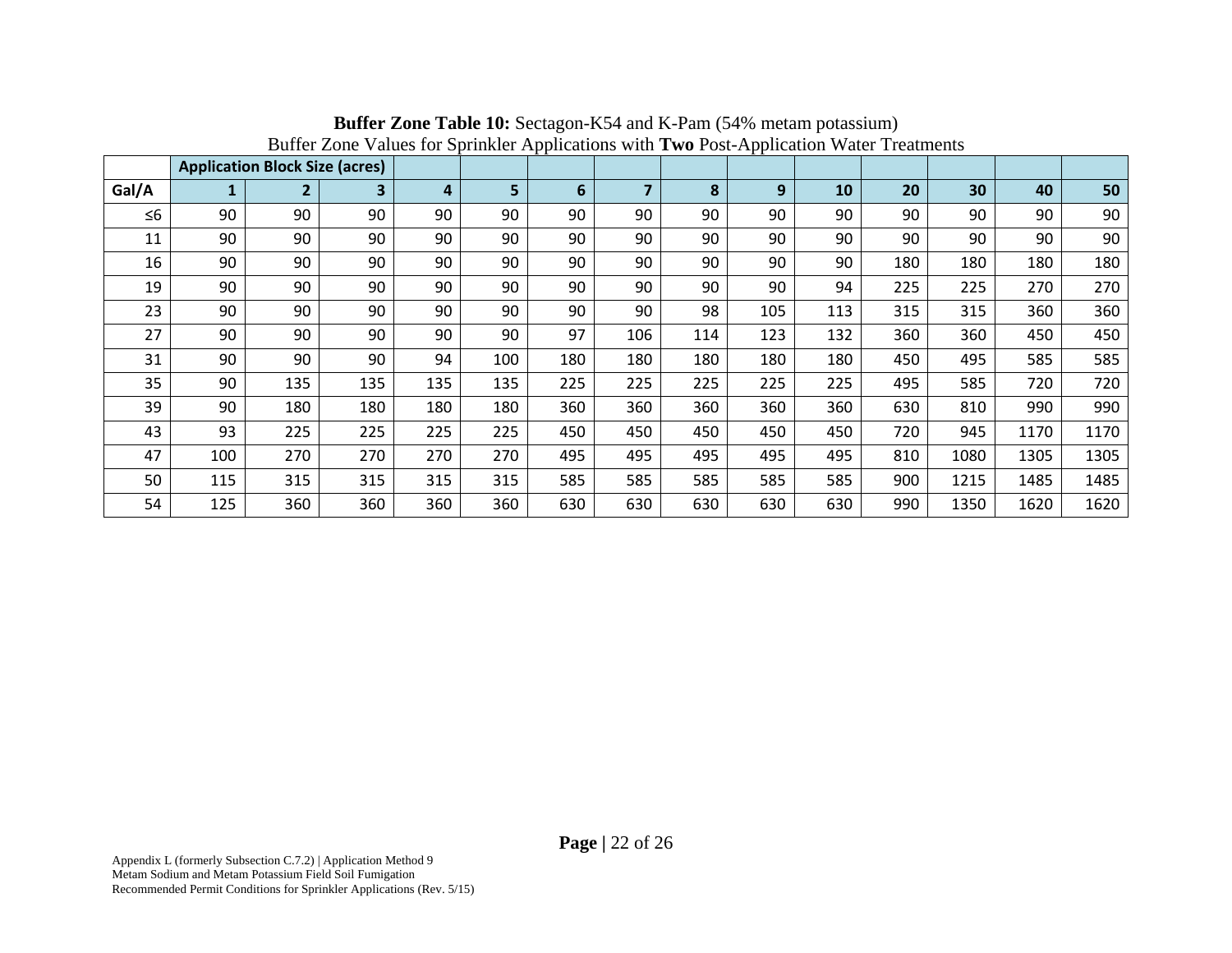|          | <b>Application Block Size (acres)</b> |                |      |      |                |           |           |           |      |           |           |           |           |           |
|----------|---------------------------------------|----------------|------|------|----------------|-----------|-----------|-----------|------|-----------|-----------|-----------|-----------|-----------|
| Gal/A    | 1                                     | $\overline{2}$ | 3    | 4    | 5 <sup>1</sup> | 6         |           | 8         | 9    | 10        | 20        | 30        | 40        | 50        |
| $\leq 6$ | 90                                    | 90             | 90   | 90   | 90             | 180       | 180       | 180       | 180  | 180       | 270       | 540       | 720       | 900       |
| 11       | 90                                    | 270            | 270  | 270  | 270            | 450       | 450       | 450       | 450  | 450       | 810       | 990       | 1260      | 1440      |
| 16       | 135                                   | 405            | 405  | 405  | 405            | 675       | 675       | 675       | 675  | 675       | 1080      | 1350      | 1620      | 1755      |
| 19       | 135                                   | 540            | 540  | 540  | 540            | 855       | 855       | 855       | 855  | 855       | 1395      | 1665      | 1980      | 2070      |
| 23       | 180                                   | 675            | 675  | 675  | 675            | 1035      | 1035      | 1035      | 1035 | 1035      | 1665      | 2025      | <b>NA</b> | <b>NA</b> |
| 27       | 180                                   | 810            | 810  | 810  | 810            | 1260      | 1260      | 1260      | 1260 | 1260      | 1980      | <b>NA</b> | <b>NA</b> | <b>NA</b> |
| 31       | 270                                   | 945            | 945  | 945  | 945            | 1440      | 1440      | 1440      | 1440 | 1440      | <b>NA</b> | <b>NA</b> | <b>NA</b> | <b>NA</b> |
| 35       | 315                                   | 1035           | 1035 | 1035 | 1035           | 1620      | 1620      | 1620      | 1620 | 1620      | <b>NA</b> | <b>NA</b> | <b>NA</b> | <b>NA</b> |
| 39       | 450                                   | 1260           | 1260 | 1260 | 1260           | 1980      | 1980      | 1980      | 1980 | 1980      | <b>NA</b> | <b>NA</b> | <b>NA</b> | <b>NA</b> |
| 43       | 495                                   | 1350           | 1350 | 1350 | 1350           | 2070      | 2070      | 2070      | 2070 | 2070      | <b>NA</b> | <b>NA</b> | <b>NA</b> | <b>NA</b> |
| 47       | 540                                   | 1485           | 1485 | 1485 | 1485           | 2160      | 2160      | 2160      | 2160 | 2160      | <b>NA</b> | <b>NA</b> | <b>NA</b> | <b>NA</b> |
| 50       | 585                                   | 1620           | 1620 | 1620 | 1620           | 2250      | 2250      | 2250      | 2250 | 2250      | <b>NA</b> | NΑ        | <b>NA</b> | <b>NA</b> |
| 54       | 630                                   | 1710           | 1710 | 1710 | 1710           | <b>NA</b> | <b>NA</b> | <b>NA</b> | ΝA   | <b>NA</b> | <b>NA</b> | <b>NA</b> | <b>NA</b> | <b>NA</b> |

**Buffer Zone Table 11:** Sectagon-K54 and K-Pam (54% metam potassium) Buffer Zone Values for Sprinkler Applications with **One** Post-Application Water Treatments

NA= Not Allowed Buffer Zone Greater Than ½ Mile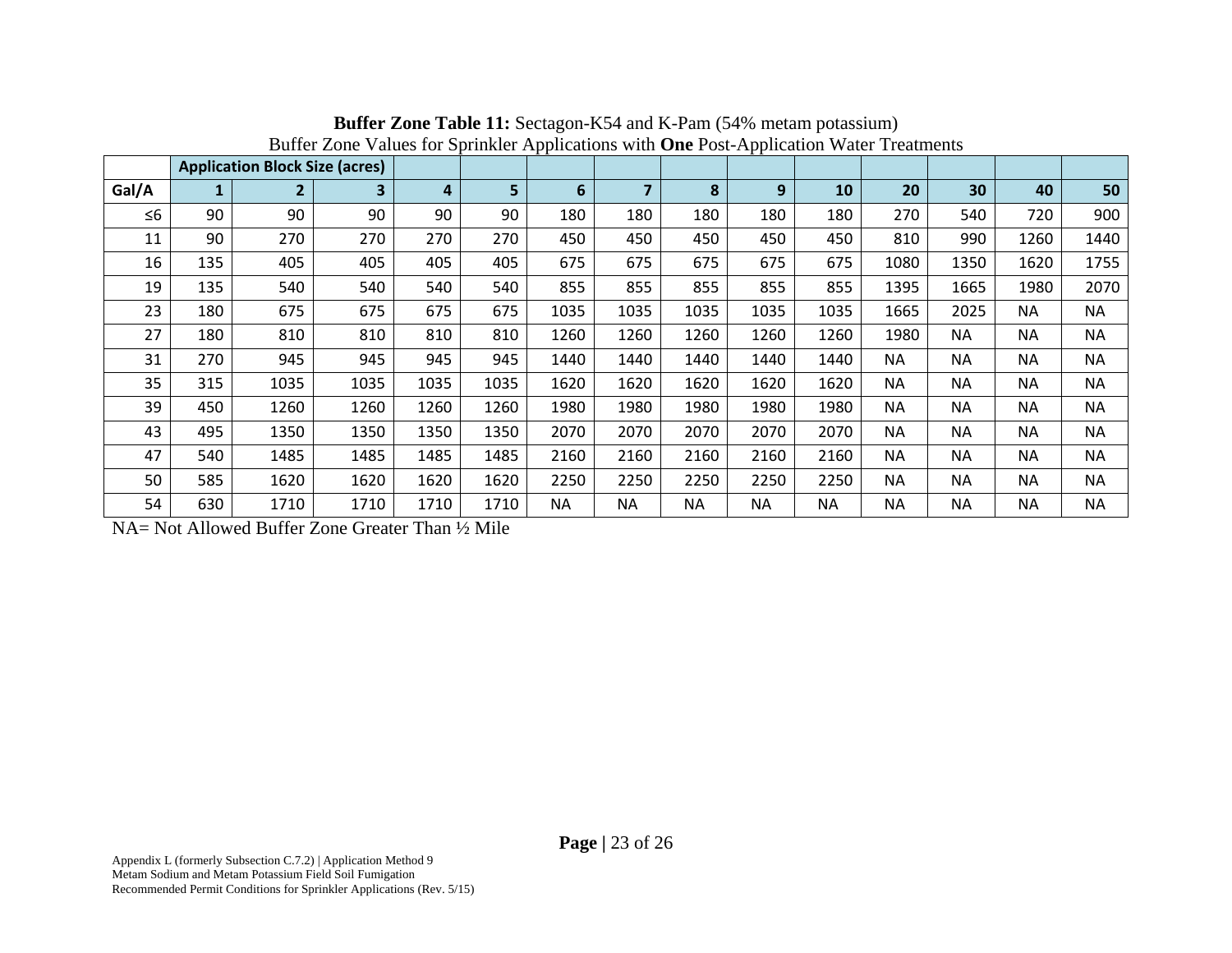|          |     | <b>Application Block Size (acres)</b> |     | <b>Date:</b> Lone values for optimier reprieditions with value bank |     |     |     |     |     |     |     |      |
|----------|-----|---------------------------------------|-----|---------------------------------------------------------------------|-----|-----|-----|-----|-----|-----|-----|------|
| Gal/A    | 1   | $\overline{2}$                        | 3   | 4                                                                   | 5   | 6   | 7   | 8   | 9   | 10  | 20  | 25   |
| $\leq 6$ | 90  | 90                                    | 90  | 90                                                                  | 90  | 90  | 90  | 90  | 90  | 90  | 90  | 90   |
| 11       | 90  | 90                                    | 90  | 90                                                                  | 90  | 90  | 90  | 90  | 90  | 90  | 90  | 90   |
| 16       | 90  | 90                                    | 90  | 90                                                                  | 90  | 90  | 90  | 90  | 90  | 90  | 180 | 180  |
| 19       | 90  | 90                                    | 90  | 90                                                                  | 90  | 90  | 90  | 90  | 90  | 94  | 225 | 225  |
| 23       | 90  | 90                                    | 90  | 90                                                                  | 90  | 90  | 90  | 98  | 105 | 113 | 315 | 315  |
| 27       | 90  | 90                                    | 90  | 90                                                                  | 90  | 97  | 106 | 114 | 123 | 132 | 360 | 360  |
| 31       | 90  | 90                                    | 90  | 94                                                                  | 135 | 180 | 180 | 180 | 180 | 180 | 450 | 495  |
| 35       | 90  | 90                                    | 135 | 135                                                                 | 135 | 225 | 225 | 225 | 225 | 225 | 495 | 585  |
| 39       | 90  | 180                                   | 180 | 180                                                                 | 180 | 315 | 360 | 360 | 360 | 360 | 630 | 810  |
| 43       | 93  | 225                                   | 225 | 225                                                                 | 225 | 450 | 450 | 450 | 450 | 450 | 720 | 945  |
| 47       | 100 | 270                                   | 270 | 270                                                                 | 270 | 495 | 495 | 495 | 495 | 495 | 810 | 1080 |
| 50       | 115 | 315                                   | 315 | 315                                                                 | 315 | 585 | 585 | 585 | 585 | 585 | 900 | 1215 |
| 54       | 125 | 360                                   | 360 | 360                                                                 | 360 | 630 | 630 | 630 | 630 | 630 | 990 | 1350 |

**Buffer Zone Table 12:** Table Eleven: Sectagon-K54 and K-Pam (54% metam potassium) Buffer Zone Values for Sprinkler Applications with **4 a.m Start**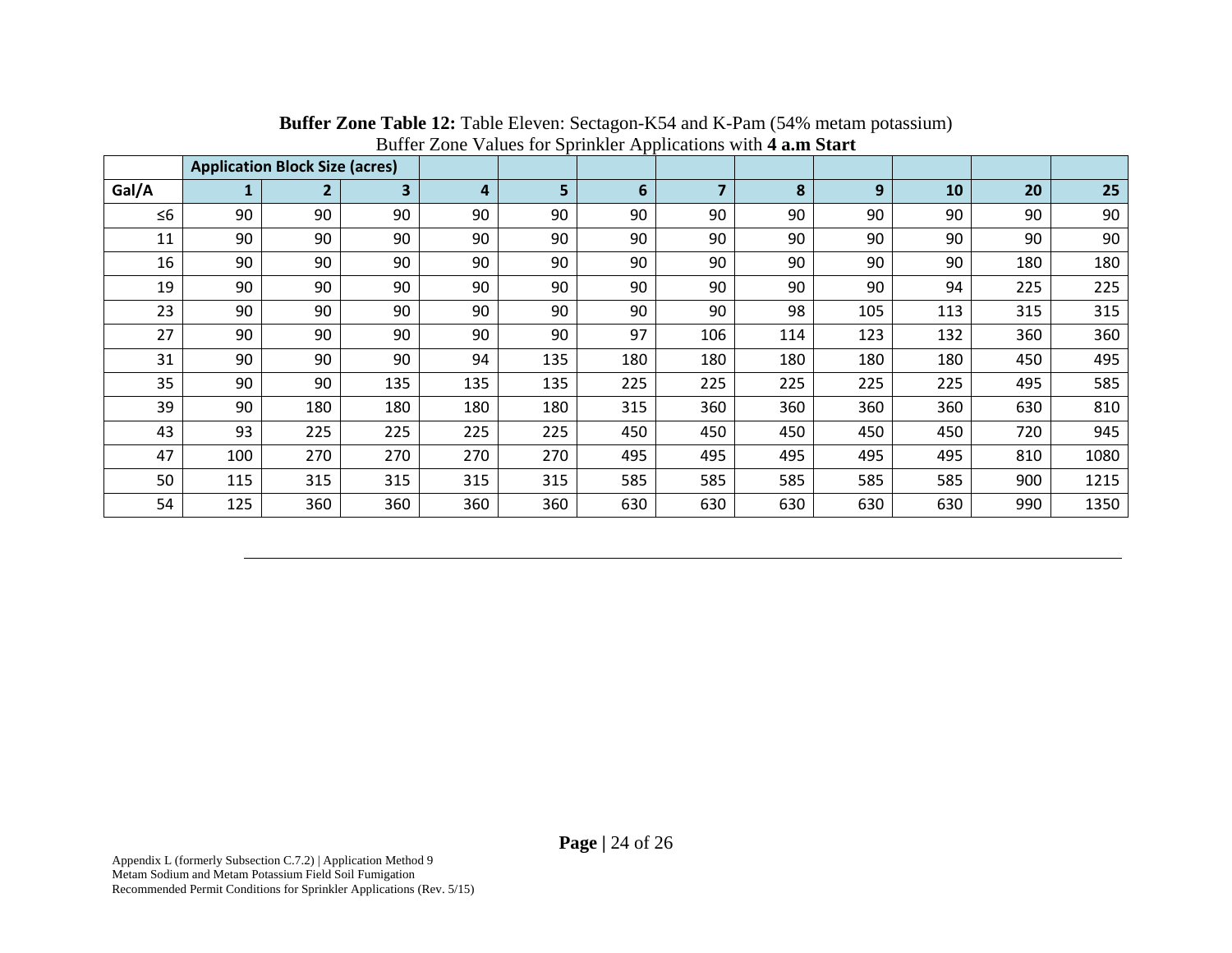#### **Appendix I: Definitions**

**Application:** Activities required to incorporate metam sodium, metam potassium, or dazomet into the prepared soil. Applying additional water to the treated soil in order to suppress offsite movement of MITC is not part of the application process.

**Bystander Area:** An area typically used or visited by people, such as parks, playgrounds, lakes, reservoirs, bus stops, and other similar areas, or other areas identified by the CAC.

**Calm Day:** Day when wind speeds are forecasted to drop below 5 miles per hour and/or when field observation confirms the same.

**Drench Application:** Application is made to pre-formed beds or to rows, using low-pressure (30–35 pounds per square inch) booms with nozzles <12 inches above the top of the beds.

**MITC:** Methyl isothiocyanate. A breakdown product of metam sodium, metam potassium, and dazomet.

**Offsite Movement Suppression Requirement:** Written procedures that will provide an adequate emergency response in the event MITC odors from metam sodium, metam potassium, or dazomet are detected away from the application site, or symptoms are reported. The plan provides instructions on response procedures to cooperators and employees involved in metam sodium, metam potassium, and dazomet applications. This requirement is separate from the post-application water treatment requirements.

**Occupied Structure:** A structure that is, will be, or may be occupied at any time during the application and/or buffer-zone period. This includes living and working areas that are associated with the structure (e.g., yard, garden). Homes occupied by the property owner or permittee are excluded from this definition.

**Ozone Nonattainment Area:** An area designated in Title 40, Code of Federal Regulations section 81.305 for the purpose of air quality planning within the chart titled "California – Ozone (1-Hour Standard)."

**Post-Application Water Treatment:** Required water that is applied following completion of an application of MITC for the purpose of inhibiting offgassing from treated soils. Each post-application water treatment must be applied following the constraints pertaining to post-application timing, quantity, rate, and duration as listed in the post-application requirements section of the Recommended Permit Conditions.

**Power Mulcher Application:** Metam is sprayed on or injected under the soil surface immediately in front of a power driven mulcher. The treated soil is mulched with untreated soil at a depth set to where pest control is desired and immediately compressed by a soil compacting device.